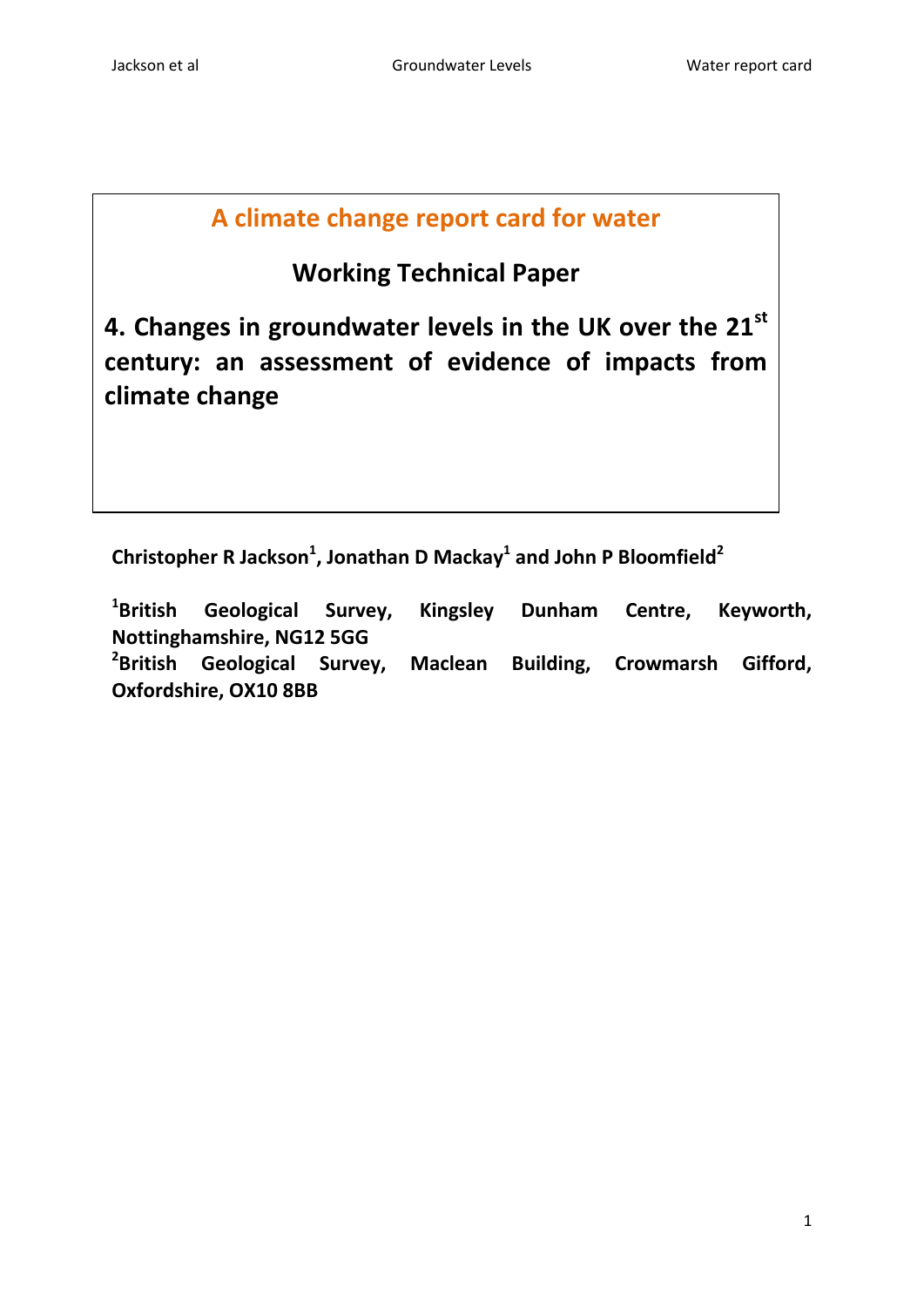#### **Summary**

Groundwater is a significant component of public water supply and water use in the UK as well as sustaining environmentally important flows to our rivers and wetlands. Across England and Wales the average annual recharge to the main aquifers is  $\sim$ 7 billion m<sup>3</sup>. About 30% of this is abstracted from aquifers at a rate of  $\sim$ 7 million m<sup>3</sup>day<sup>-1</sup>. Most of the groundwater is abstracted from the principal aquifers in southern, eastern and central England.

The role of groundwater in the management of water resources is likely to become more important because it can be used to support public water supply and ecosystem services during more severe drought periods projected under climate change. However, the understanding of how groundwater will respond to changes in coupled climate and human stresses is limited and insufficient research has been undertaken.

Groundwater *recharge* generally refers to the downward vertical flux of water at the water table. *Potential recharge* refers to drainage from the base of the soil, which depends on the rainfall, runoff, interflow and evaporation balance of the soil, as well as soil and vegetation characteristics. Most potential recharge occurs during the winter months when soils are wet and potential evaporation rates are lower.

Ten separate studies have been reported which project potential recharge rates in the UK over the 21<sup>st</sup> century. These studies cover 12 sites and predominantly focus on the Chalk aquifer in south-east England, although other studies have investigated the Permo-Triassic sandstone in the Midlands and the Devonian and Carboniferous limestone in Scotland.

Overall, there is some consensus about changes in mean annual potential recharge in the UK. Most studies simulate a decrease by the 2050s but projections are in the range  $\sim$  -30 –+21%. There is most agreement for Chalk catchments in southern England, where the length of the recharge season is likely to shorten. There is less agreement about the impact of climate change on recharge to the Chalk aquifer in East Anglia. There is some agreement over future changes in recharge to Permo-Triassic sandstone aquifers, although the small number of studies means that there is limited evidence to support the findings. Overall it seems that recharge rates will decrease by the 2080s over most aquifers. However, there is significant uncertainty about the magnitude of changes due to a cascade of uncertainty from and about greenhouse gas emissions scenarios, climate model uncertainty, and the effect of socio-economic change on land-use planning and water demand.

Knowledge of potential future changes in groundwater levels is important, not only because they are indicative of the total amount of water stored in an aquifer, but also because they affect the degree to which an aquifer can be exploited. Potential changes in the spatial and temporal distribution of groundwater levels in the future will also affect groundwater flood risk.

Whilst there is some agreement as to how groundwater levels will change in the future, an insufficient number of studies have been undertaken. There are significant differences in current projections, again due to multiple sources of uncertainty.

There is a clear need to undertake more research, particularly at the national scale, which adopt consistent approaches, explore the full range of uncertainties and are spatially coherent.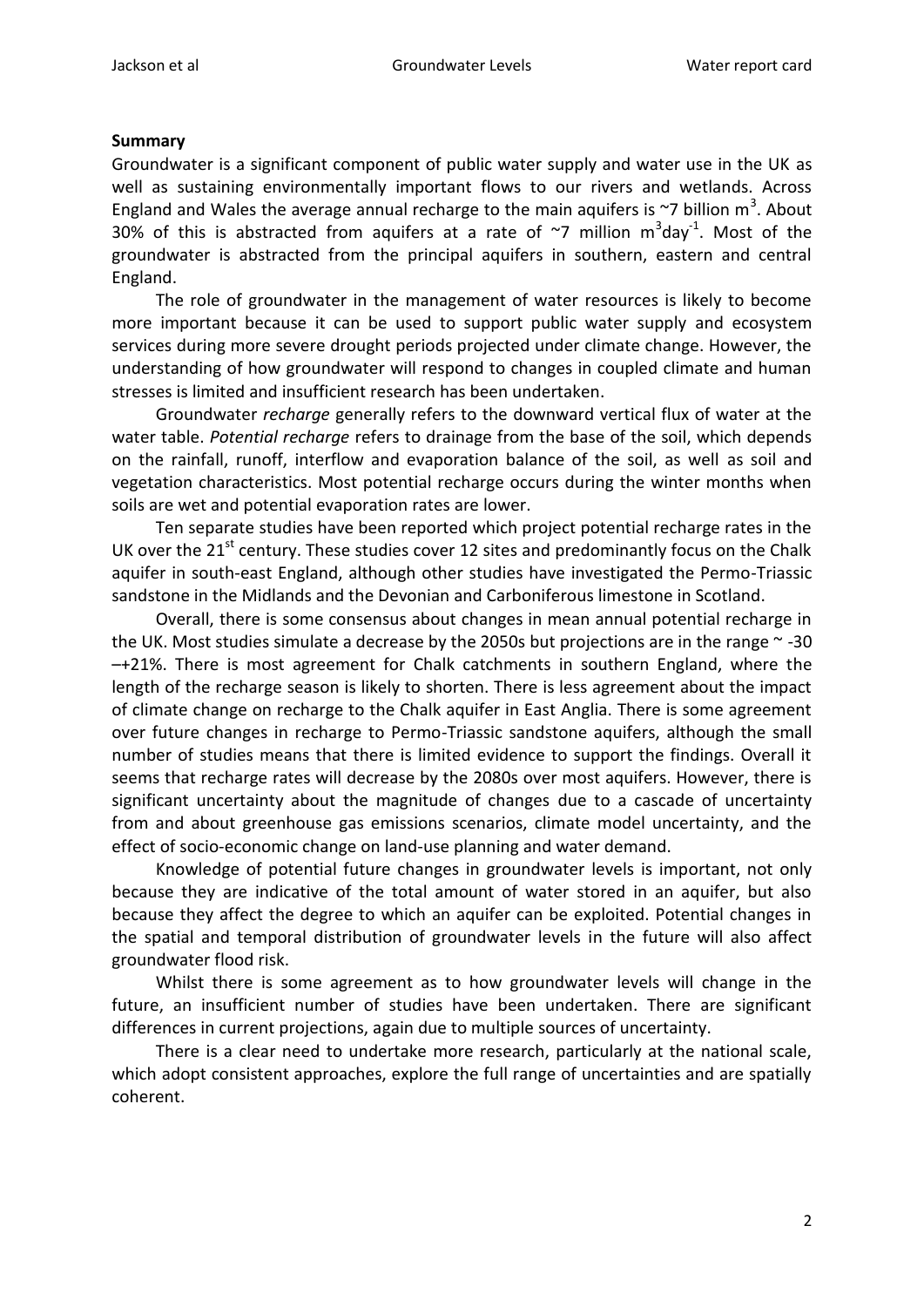# **Introduction**

This paper discusses changes in groundwater levels in the UK over the  $21<sup>st</sup>$  century and provides an assessment of the evidence for the potential impacts of climate change. It is structured as follows. First, a brief overview of groundwater occurrence and use in the UK is given. This is followed by a summary of current research drivers within the context of UK groundwater resources. Current projections of the UK's climate over the  $21<sup>st</sup>$  century are then summarised before the various methods that are used to apply these projections in catchment, or aquifer specific, assessments are described. Evidence for potential future changes in groundwater recharge and groundwater levels is then presented. An assessment of the confidence in the science is given for each of these variables. Finally, gaps in the research are discussed before a summary of currently ongoing research studies.

# *Groundwater in the UK*

Groundwater is a significant component of public water supply and water use in the UK as well as sustaining environmentally important flows to our rivers and wetlands. Groundwater resources are important to the economy of the UK and have been valued at about £8 billion (Environment Agency, 2005). Across England and Wales the average annual recharge to the main aquifers is  $\sim$ 7 billion m<sup>3</sup>. About 30% of this is abstracted from aquifers at a rate of  $\sim$ 7 million  $m^3$ day<sup>-1</sup> (Environment Agency, 2005). Most of the groundwater is abstracted in southern, eastern and central England from the principal aquifers: the Chalk; Permo-Triassic sandstone; Jurassic limestone; and Lower Greensand (Allen et al., 1997; Environment Agency, 2011a). Locally in the south of England groundwater may provide in excess of 70% of the public water supply. Because of the absence of principal aquifers in Scotland and Northern Ireland only a very small fraction of water that is abstracted for use in these regions comes from groundwater, and much of this is from small private supplies.

# *Research drivers*

In recent years a significant amount of research has been undertaken to examine the range of possible impacts of climate change on surface water resources. The number of studies investigating the effects on groundwater has increased over the last decade but remains inadequate (Bates et al., 2008). Groundwater resources may be relatively robust in response to changes in the driving climate variables under climate change compared with surface water, due to the buffering effect of groundwater storage (Dragoni and Sukhija, 2008). However, as discussed by Green et al. (In press), the understanding of how groundwater will respond to changes in coupled climate and human stresses is limited. This is particularly relevant to the groundwater resources of the UK because many of the countries groundwater bodies have been assessed as being *over-licensed* or *over-abstracted* (Environment Agency, 2008). The role of groundwater in the management of water resources is likely to become more important because groundwater can be used to support public water supply and ecosystem services during the more severe drought periods projected under climate change scenarios for southern UK (Murphy et al., 2009). Whether this is possible will depend on changes in intra-annual recharge rates as well as the projected potential shortening of the winter recharge season. Consequently, there is a need to investigate the potential impacts of changes in climatic variability, in addition to changes in annual average conditions; research is not only required to support improved drought management planning but also to understand potential changes in groundwater flood risk (Hughes et al., 2011).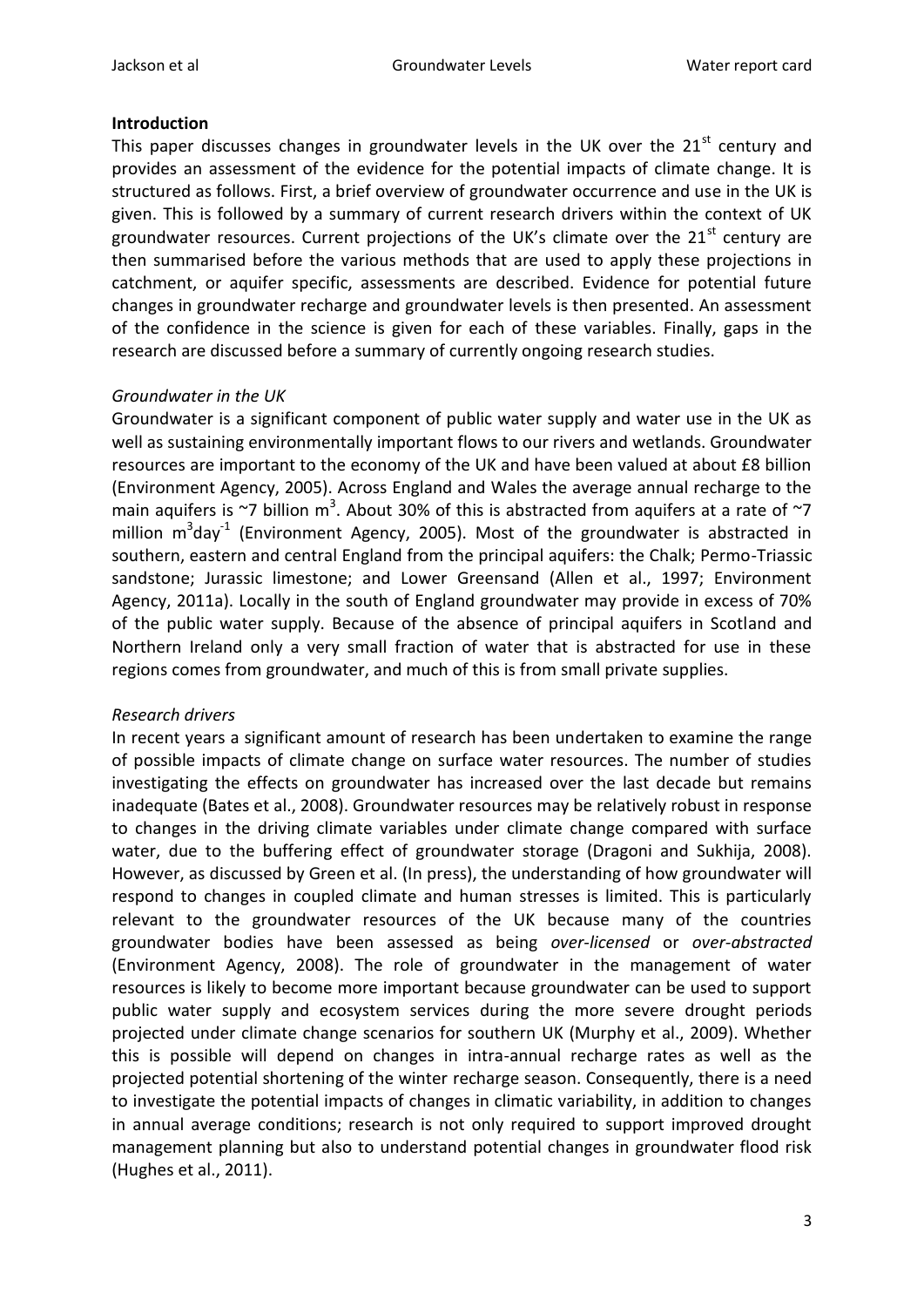# *Climate change projections*

Warming of the global climate system is unequivocal and evident from observations of increases in global average air and ocean temperatures, widespread melting of snow and ice, and rising global average sea level (IPCC, 2007). In line with the warming of the global climate over the past 150 years, the climate of the UK has changed and average temperatures have risen. Evidence for this is provided by the instrumental record of temperature for central England (Parker et al., 1992; Parker and Horton, 2005): 16 of the 30 warmest years between 1659 and 2011 have occurred after 1980.

Projections of changes in the climate of the UK can be obtained from a number of global climate modelling centres (see www.ipcc-data.org). Whilst global climate models (GCMs) are the most sophisticated tools for simulating current and future climate, there remains considerable variability between the results of different models. This uncertainty in the future projections, and the limited skill with which climate models reproduce some historic observations, has led to the question of whether impact studies based on climate model projections are fit for the purpose of managing or adapting to the future (Beven, 2011).

Uncertainty in climate model projections is discussed by Rowell (2006) who presents estimates of changes in temperature and precipitation for the UK for the 2080s from an ensemble of regional and global climate model integrations: changes in seasonal temperature are in the range  $\gamma$ 1 – 5°C and changes in seasonal precipitation in the range  $~\sim$   $\pm$ 40%. A more recent set of probabilistic estimates of changes for the UK, the UKCP09 projections, has been produced by the Met Office's Hadley Centre (Murphy et al., 2009). This ensemble of projections gives central estimates of increases in summer mean temperatures by the 2080s, relative to the 1961–1990 baseline, of up to 4.2°C for parts of southern England.  $10^{th}$  and  $90^{th}$  percentile probabilities are 2.2 and 6.8°C, respectively, for the same region. Projections for UK precipitation include both negative and positive changes.

# *Estimating impacts and uncertainties*

The simulation of the effects of climate change on hydrological variables, such as groundwater recharge and groundwater levels, necessitates the use of a model of some type – perhaps based on relatively simplified mathematical concepts (Wilby et al., 2006), statistical analyses of data (Chen et al., 2002) or complex representations of physical processes (Ferguson and Maxwell, 2010). These hydrological models are typically at a much higher resolution, and smaller spatial and temporal scales than climate models. Consequently, climate projections are generally downscaled for application in catchment hydrological or groundwater models. This can be performed by constructing plausible scenarios that are informed by the results of climate models (Eckhardt and Ulbrich, 2003; Woldeamlak et al., 2007), which for example, incorporate different percentage changes in annual or seasonal precipitation (e.g. Malcolm and Soulsby, 2000) or by transferring GCM output to the catchment scale through the use of statistical downscaling methods (Li et al., 2010; Scibek and Allen, 2006) or weather generators (Herrera-Pantoja and Hiscock, 2008).

Whichever downscaling method is applied, the results of a climate change impact study should be described within the context of the range of uncertainties within the modelling process. A number of sources of uncertainty should be considered, relating to the representation and modelling of the catchment or groundwater system, to the projection of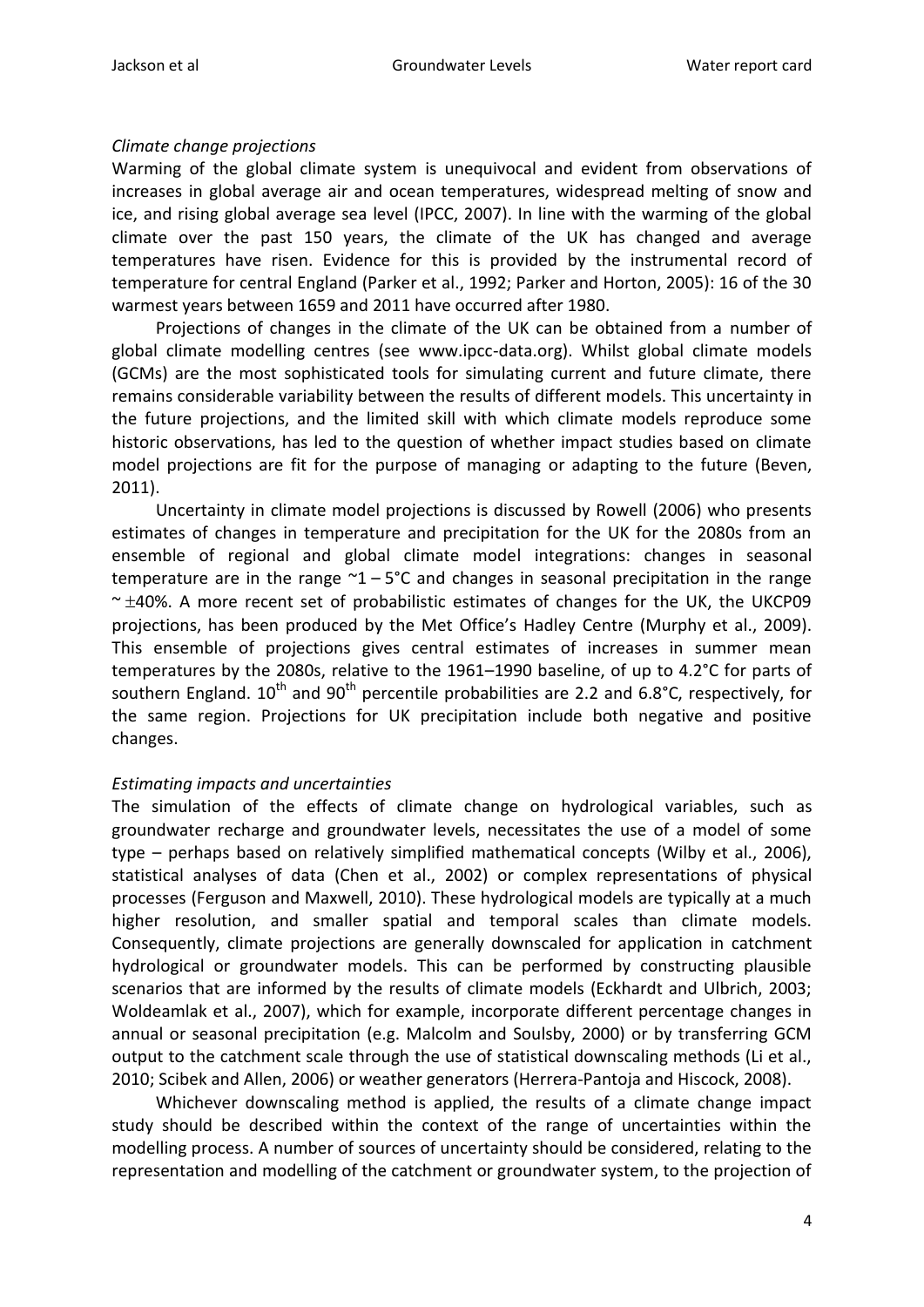the future climate and to future socio-economic change at the local or catchment scale (Holman, et al., 2012). In groundwater modelling, uncertainties are associated with the conceptual model of the aquifer (Bredehoeft, 2005; Poeter and Anderson, 2005), the structure and parameterisation of the numerical model (Refsgaard et al., 2006; Wilby, 2005) and the observations on which it is based. Furthermore, process responses may not be stationary over time. For example, it is not possible to know a-priori whether the relationship between temperature, precipitation and recharge will remain the same under a changing climate (Younger et al., 2002). As previously discussed, there are also a number of sources of uncertainty associated with the projections of climate change: (i) the formulation and accuracy of climate models, (ii) the magnitude of anthropogenic emissions, (iii) the temporal and spatial effect of natural variations internal to the climate system and (iv) the method of downscaling climate model information to the regional or catchment scale (Rowell, 2006).

No studies have assessed the full cascade of uncertainty from climate model projection, through climate downscaling and groundwater modelling to simulated impact.

#### **Groundwater recharge impacts**

To undertake an assessment of potential changes in groundwater levels and aquifer storage, it is necessary to quantify changes in groundwater recharge. Aquifers can be replenished by both *diffuse recharge* across the land surface and *focussed recharge* via leakage from, for example, rivers, lakes, agricultural irrigation schemes and, sewerage systems and pressurised water mains. Most studies that have investigated potential future changes in groundwater resources in temperate climates such as the UK, have considered only changes in diffuse groundwater recharge (Green et al., In press). This has been because diffuse recharge is generally the major input to the groundwater balance but also partly because the consideration of changes in other sources of recharge, such agricultural irrigation, necessitates an analysis of socio-economic change and a multi-disciplinary approach; most of the existing studies of the impact of climate change on groundwater recharge impact have been undertaken by researchers working within the hydrological sciences discipline.

When considering diffuse groundwater recharge there is a need to differentiate between *recharge*, which is generally considered to be the downward vertical flux at the water table, and *potential recharge*, or drainage from the base of the soil zone. Rates of potential recharge at a location and point in time differ from recharge rates at the water table due to the buffering effect of the unsaturated zone (Ireson et al., 2006; Ireson and Butler, 2011).

### *Controls on groundwater recharge*

Potential groundwater recharge is one component of a mass balance of the soil zone, the others being precipitation, surface runoff, interflow, and evaporation. Evaporation includes interception and transpiration losses from vegetation, and direct evaporation from the land surface. Consequently, rates of potential recharge depend on a number of nonclimatic factors (Green et al., In press): soil physical properties and thickness, local geology, topography, vegetation, and land-use activities (e.g. crop rotation or soil compaction by livestock). Most potential recharge occurs during the winter months when soils are wet and potential evaporation rates are low.

Variations in potential recharge rates do not correlate directly with vertical inflows to the saturated groundwater store because of the effect of the unsaturated zone. Exactly how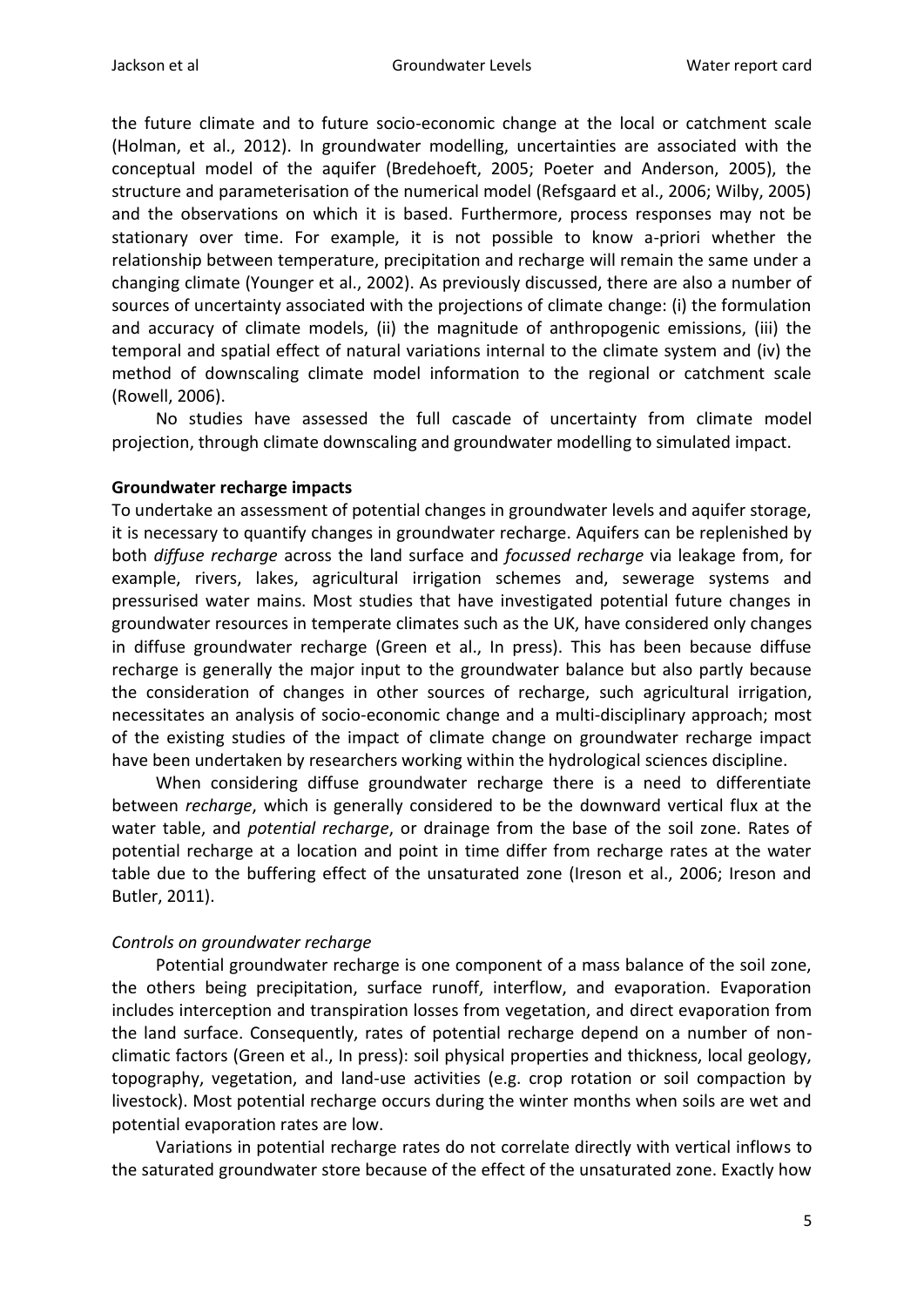potential recharge rates are modified between the soil zone and the water table depends on the physical properties of the unsaturated zone, its thickness, its saturation state (i.e. the proportion of its pore space that is filled with water), and antecedent potential recharge rates.

A consideration of the role of the unsaturated zone is important when investigating any of the major aquifers in the UK but particularly so when quantifying the groundwater resources of the Chalk. The Chalk consists of an unsaturated zone with a high storage-low hydraulic conductivity porous matrix intersected by a low storage-high hydraulic conductivity fracture network. Thick (up to ~150 m) unsaturated zones, which stay close to saturation (85 – 90%) throughout the year, mean that a significant volume of water is held above the water table. Slow drainage of this water to the water table can cause groundwater heads to be maintained at higher levels than might be expected during drought periods. This is also why rivers on chalk aquifers keep flowing during even very dry summers (Lewis et al., 1993).

# *Research context*

The construction of projections of future recharge rates across an area has necessitated the use of numerical models. The validation of these models against observations is difficult and consequently they have generally been calibrated through the application of groundwater flow models that can be tested against observed groundwater levels and river flows (e.g. Heathcote et al., 2004; Jackson et al., 2011). However, simulated recharge rates are in most cases uncertain because of the parameterisation of models is based on a land surface that exhibits highly heterogeneous coverage of soil, geology, vegetation types, and land-use practice (Holman, 2006). Understanding of the controls on groundwater recharge within the UK has improved during the last decade (Ireson, et al., 2006; Roberts and Rosier, 2006; Ireson and Butler 2011), through research programmes such as the NERC funded LOCAR programme (Wheater et al., 2006), but knowledge remains limited (Green et al., In press).

Less than a decade ago very little research had been undertaken into potential changes in groundwater resources generally, and even less into groundwater recharge specifically (Jackson et al., 2006). Those climate change and water resource impact studies that had been performed predominantly examined surface water systems. Since then the number of studies investigating future groundwater resources has increased each year (Green et al., In press). These have focussed on both the global scale (Döll and Fielder, 2008; Döll, 2009) and the catchment scale (e.g. Younger et al., 2002; Holman, 2006; Herrera-Pantoja and Hiscock, 2008; Jackson et al., 2011).

### *Projections of changes in groundwater recharge*

Using a global hydrological model on a 0.5˚ resolution with a daily time-step Döll (2009) estimates the vulnerability of global scale water resources to climate change. This involves the simulation of changes in groundwater recharge rates using two global climate models and both a medium (B2) and high (A2) greenhouse gas emissions scenario (IPCC, 2000). The results are at a reasonably coarse scale but suggest that changes in mean groundwater recharge by the 2050s (2041-2070) compared to a 1961-1990 baseline would be in the range  $\pm 30\%$ .

Ten separate studies (Figure 1 and Table 1) have been reported which project recharge rates in the UK over the  $21<sup>st</sup>$  century. These studies cover 12 sites and predominantly focus on the Chalk aquifer in south-east England, although other studies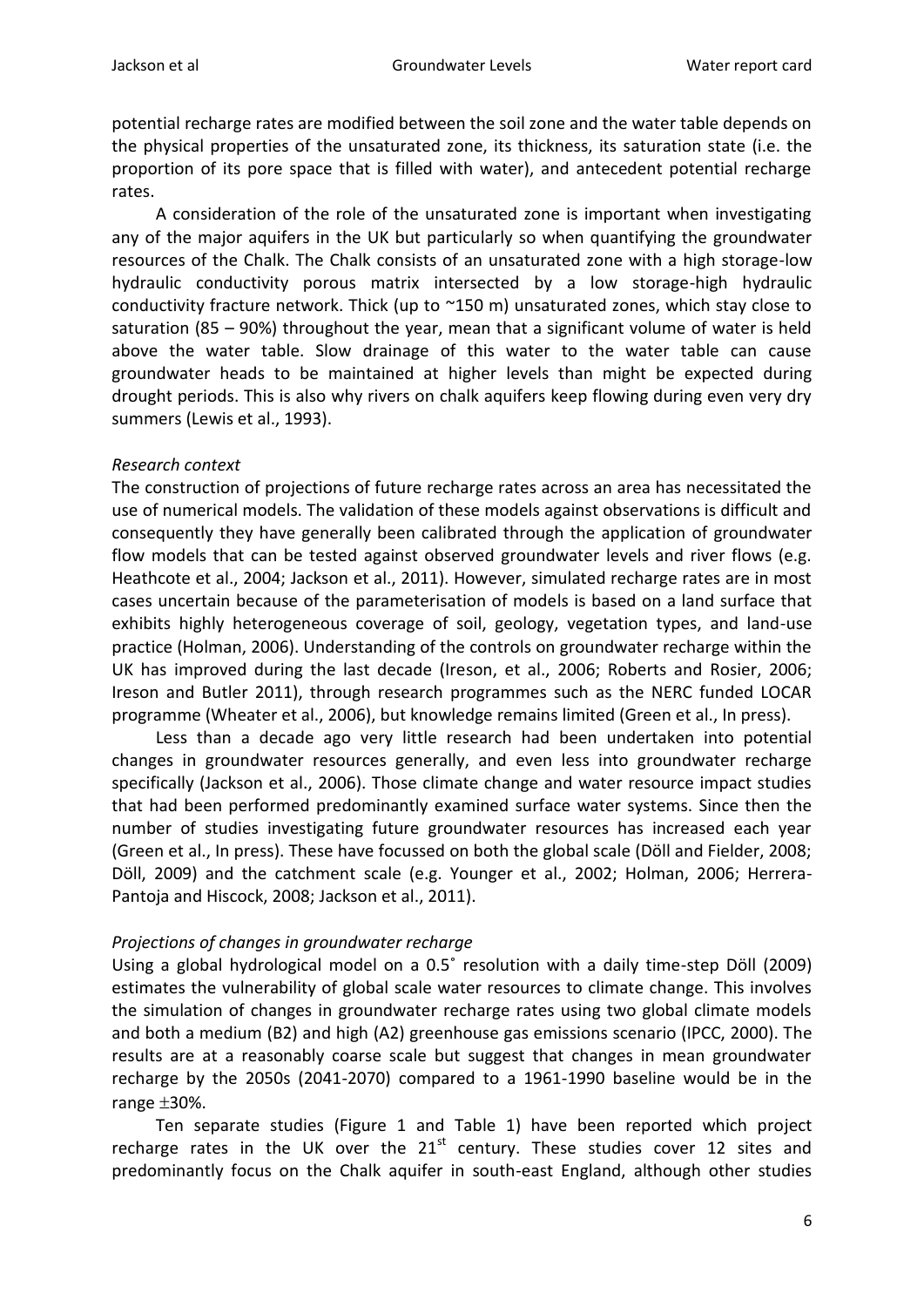have investigated the Permo-Triassic sandstone in the Midlands and the Devonian and Carboniferous limestone in Scotland.

Almost all the studies reviewed applied models that simulate recharge using conceptual soil moisture accounting (SMA) methods based on the original Penman-Grindley model (Penman, 1948; Grindley, 1967). Importantly, these models do not incorporate complexities such as the attenuating effect of the unsaturated zone (Green et al., In press) and therefore consider only potential groundwater recharge. An exception is the study undertaken by Younger et al. (2002) which estimated future recharge rates from temperature and precipitation projections using site-specific transfer functions. However, these transfer functions were themselves calibrated based on recharge datasets derived from an SMA approach, and therefore must also be considered as potential recharge projections.

Projections are typically made for at least one of three time-slices in the  $21<sup>st</sup>$  century. These can be generalized as the 'early' (2020s and 2030s), 'middle' (2040s and 2050s) and 'late' (2080s)  $21<sup>st</sup>$  century. The recharge models are driven using perturbed climate data derived from GCMs for a given time-slice and under a certain emission scenario. These are then downscaled to represent the local climate at the site of interest. Typically this is achieved by using the GCM data to generate change factors which are used to perturb an observed historical climate record. Generally, for UK projections, the GCM of choice is one of the Met Office Hadley Centre's coupled models (e.g. HADCM2 and HADCM3; Gordon et al., 2000).

#### CHALK IN SOUTHERN ENGLAND

There is high agreement in the literature that potential recharge to the Chalk aquifer in the south of England will decrease during the  $21<sup>st</sup>$  century. However, the magnitude of this reduction is uncertain according to current projections. Cooper et al. (1995) were the first to provide empirical evidence of this by constructing an idealized aquifer/river model of the Lambourn catchment in Berkshire coupled with a SMA model. Regardless of the emission scenario used, they simulated decreases in annual potential recharge to the Chalk aquifer of as much as 21% by 2050. However, these results should be treated with caution, firstly because the emission scenarios were derived from the now dated Climate Change Impacts Review Group (CCIRG, 1991) and were assumed to have no effect on precipitation, only potential evaporation. Secondly, the model used simplistic boundary conditions and aquifer properties, and therefore cannot be assumed to be entirely indicative of the Lambourn catchment.

Later, a study undertaken by Limbrick et al. (2000) used a semi-distributed rainfallrunoff model with climate inputs from three GCMs developed by the Hadley Centre in 1996 to model the River Kennet. Similar reductions in annual recharge were projected as well as significant changes to the recharge season whereby the winter recharge period could be reduced from six months to four months by 2050. They attributed this change to a combination of longer periods of little or no rainfall in the summer, and increased evaporation rates resulting in greater and more persistent soil moisture deficits.

Using a 'high' emissions scenario climate change projection generated by the HadCM3 model in conjunction with the CRU weather generator (Watts et al., 2004), Herrera-Pantoja and Hiscock (2008) investigated the most extreme consequences of a changing climate on recharge over the Chalk of southern England. An analysis of monthly climate projections indicated that precipitation would increase during the wet season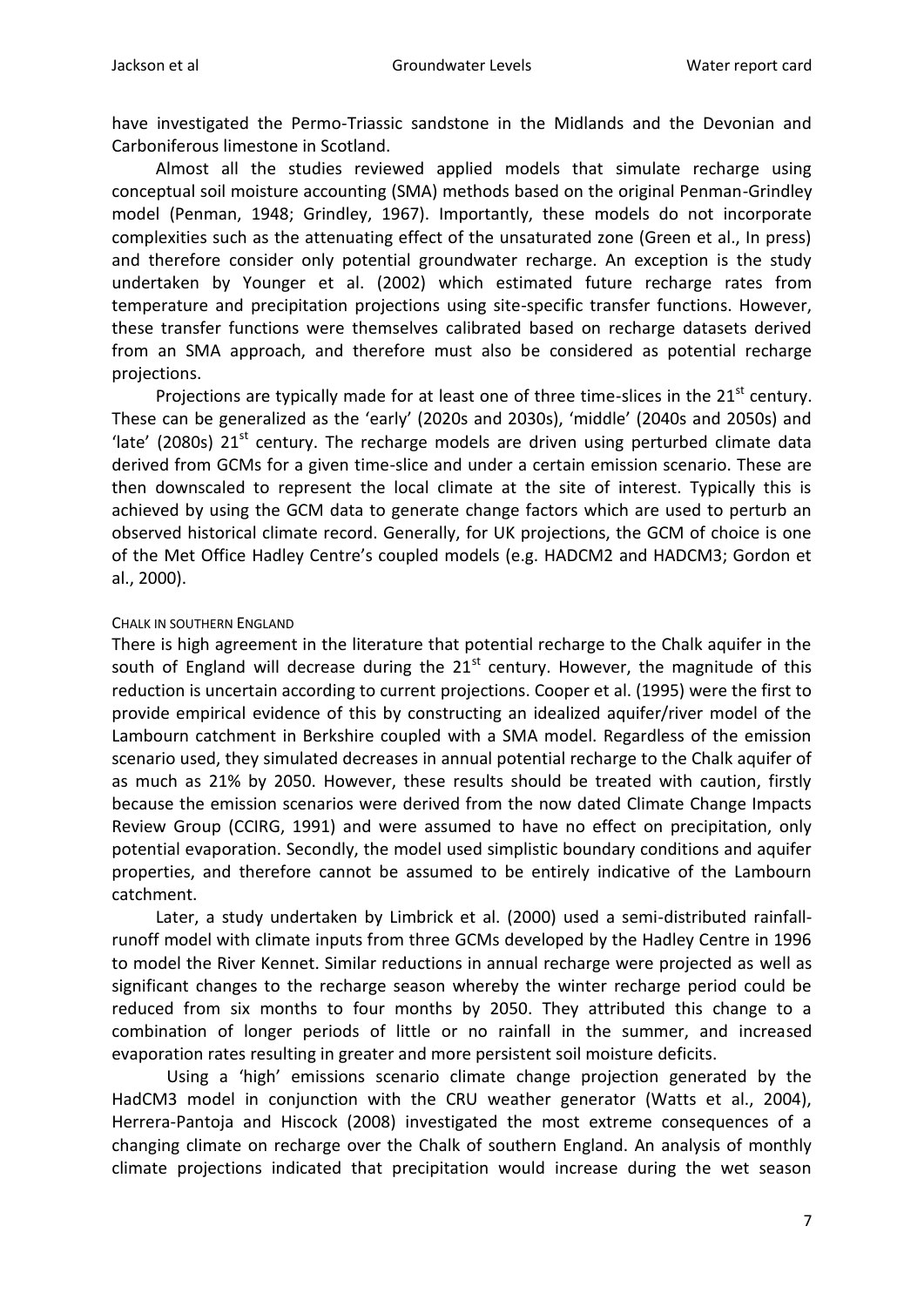(October – March) and a decrease during the dry season (April – September). The magnitude of these changes increased between 2011 and 2100 resulting in a net reduction of potential recharge by 15, 23 and 39% in the early, mid and late  $21<sup>st</sup>$  century, respectively.

As part of a study for the Environment Agency, Entec (2008) estimated groundwater recharge during the 2020s using the 4R recharge model (Heathcote et al., 2004) driven by the UKCIP02 (Hulme et al., 2002) medium-high emissions scenario climate projection for the Chalk aquifer of the Test and Itchen catchments. This study projected that by 2020, mean annual recharge to the Chalk could reduce by more than 6%.

Jackson et al. (2011) provide the most recent investigation of Chalk groundwater resources in southern England. Furthermore, they quantify the uncertainty in the projections due to the choice of GCM. Thirteen different GCMs are used to simulate potential recharge over the Malborough and Berkshire Downs and south-west Chilterns. The ensemble average suggested there will be a ~5% reduction in annual potential recharge across the aquifer, although this is not statistically significant at the 95% confidence level. The results for simulated changes in annual potential groundwater recharge ranged from a 26% decrease to a 31% increase by the 2080s, with ten predicting a decrease and three an increase. On average the multi-model results suggested that seasonality will be enhanced with more potential recharge occuring during the winter but for a shorter period of time. Significant changes were simulated to occur during April and October. The ensemble average suggested that potential recharge across the Kennet catchment will decrease from 0.4 to 0.28 mm day<sup>-1</sup> during April and from 0.62 to 0.29 mm day<sup>-1</sup> during October.

#### CHALK IN EAST ANGLIA

There is less agreement about the impact of climate change on recharge to the Chalk aquifer in East Anglia. In an early study Yusoff et al. (2002) estimated these impacts using a SMA model coupled with a two-layer transient groundwater model. Using climate projections based on medium-low and medium-high emissions scenarios, they simulated longer and drier summers for Norfolk with maximum decreases in seasonal potential recharge of up to 35% and 26%, respectively by 2050. These reductions in summer are offset by increased recharge during winter making annual changes less clear (10.4% decrease for medium-low scenario and 1.4% increase for medium-high). Interestingly, they conclude that the 2020s are likely to be wetter with higher annual recharge volumes followed by a decrease in recharge for the 2050s. Herrera-Pantoja and Hiscock (2008) reached a similar conclusion under the most extreme high emission scenario, suggesting that recharge could increase by 14% in the 2020s due to twice the number of wet periods, but then progressively fall by 20% of present rates by 2080. A later study by Herrera-Pantoja et al. (2011), which investigated the impact of climate change on groundwater fed wetlands in Norfolk, supported these findings. In this study recharge was simulated to increase by 15% in the 2020s and to decrease by the 2050s with a 29% reduction in the number of wet events.

Holman et al. (2009) highlight two major complexities surrounding recharge projections under climate change in Norfolk, which can also be considered important across the UK. Firstly, they drive a SMA model using climate change factors derived from 100 different climate datasets output by the CRU weather generator in an attempt to represent the uncertainty distribution of future climate. By doing so, they showed that the choice of downscaling method produced more uncertainty in the projections than the climate scenario. Secondly, they found that the soil type has a significant effect on change in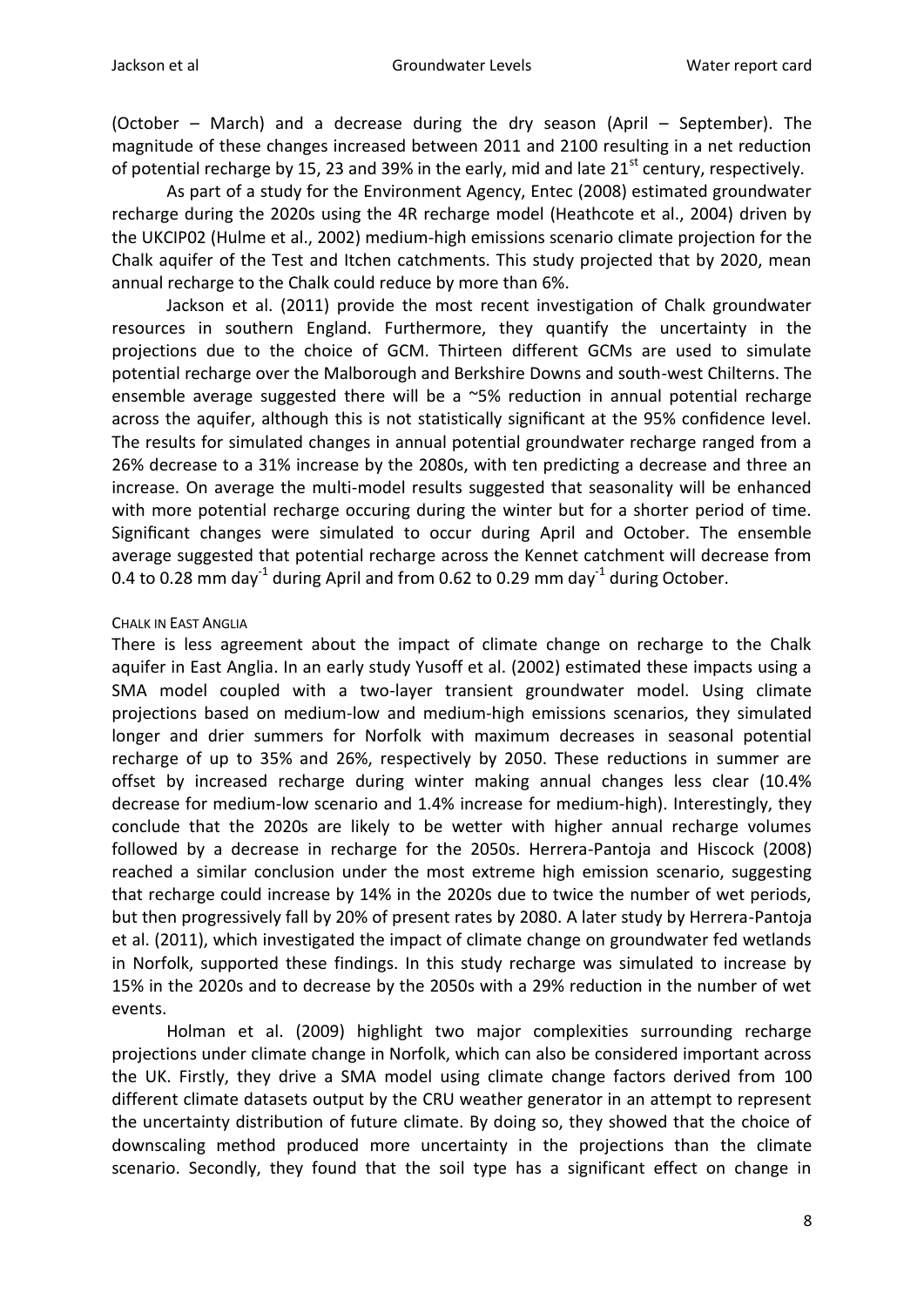recharge under climate change. In particular, sandy soils were simulated to be less susceptible to change than loamy soils in the Coltishall catchment. Furthermore, they found, contrary to the findings of the previous studies, that the median of the 100 simulations projected a decline of recharge by up to 18% at Coltishall in Norfolk by 2020 and a decline by as much as 37% by 2050.

#### PERMO-TRIASSIC SANDSTONE IN THE MIDLANDS

Only three studies have investigated the Permo-Triassic sandstone in the UK, all of which are situated in the Midlands. There is some agreement over future changes, although the small number of studies means that there is limited evidence to support the findings. Cooper et al. (1995) undertook one of the first studies to project changes in recharge over the Permo-Triassic sandstone. Their findings suggested that future recharge in the Teme catchment is highly dependent on the climate change scenario applied. Assuming a low emission scenario, recharge was simulated to increase by 2%. Conversely, a high emissions scenario resulted in a reduction in recharge of 13% by the middle of the  $21<sup>st</sup>$  century.

Lewis et al. (2004) and Entec (2008) however, draw more definite conclusions. Both used variations of the Penman-Grindley SMA model driven by UKCIP02 change factors and concluded that annual recharge volumes will reduce by between 8 and 9% by 2020. Lewis et al. (2004) calculated that by 2050, recharge will decrease by between 5 and 21%. However, the lack of other studies in this area means that there is limited confidence surrounding this result.

### DEVONIAN AND CARBONIFEROUS LIMESTONE (DCL)

Herrera-Pantoja and Hiscock (2008) present the only available study on future changes in recharge within a DCL catchment near Paisley, Scotland. They projected that annual recharge will fall by 7% by the end of the century, with the largest reductions (85%) seen in the summer months compared to 2% decreases in winter.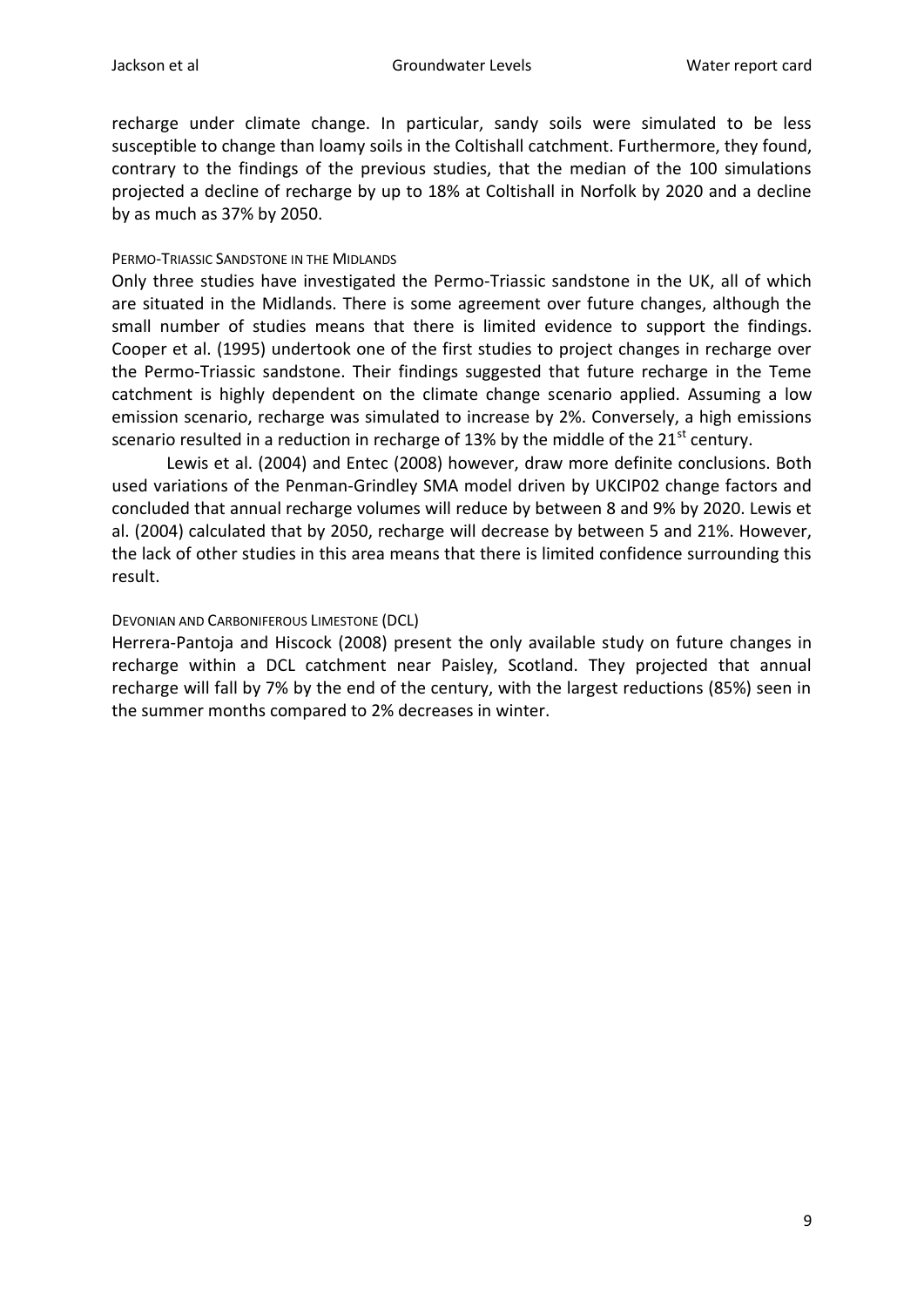# *Confidence in the science*

Overall, there is medium agreement about changes in mean annual recharge in the UK. There is most agreement for Chalk catchments in southern England, where the length of the recharge season is likely to shorten. However, the studies in other regions provide inconclusive evidence. There are still large regions of the UK where no climate change impact studies on recharge have been undertaken. Even the areas covered so far have few results to compare, and therefore the level of evidence can be described as being limited. The overall confidence in the scientific literature to date for projections of groundwater change in recharge is low.



Evidence(type,amount,quality,consistency) >>>>

#### **Groundwater level impacts**

#### *Controls on groundwater levels*

Groundwater levels reflect both the intrinsic storage and hydraulic conductivity properties of an aquifer and the dynamic balance of water recharging and discharging an aquifer over a wide range of spatial and temporal scales.

Hydraulic conductivity can vary by orders of magnitude from about  $1\times10^{-2}$  m sec<sup>-1</sup> for shallow unconsolidated gravel aquifers to less than  $1\times10^{-6}$  m sec<sup>-1</sup> for consolidated sandstone aquifers, while aquifer storage depends on both lithology and the degree of aquifer confinement. It can range from  $5\times10^{-5}$  in confined aquifers to 0.3 in unconfined aquifers (Freeze and Cherry, 1979). Aquifers with high storage and/or low hydraulic conductivity values respond relatively slowly to changes in recharge, conversely low storage and/or high hydraulic conductivity aquifers can show very rapid responses to changes in recharge. Therefore even without significant spatial or temporal variations in recharge, if a catchment consists of a number of aquifers with different properties, or if there are spatial variations in storage and hydraulic conductivity within an aquifer, groundwater levels at observations boreholes will be highly variable.

### *Research context*

Knowledge of potential future changes in groundwater levels is important, not only because they are indicative of the total amount of water stored in an aquifer, but also because they affect the degree to which an aquifer can be exploited. The majority of water that is removed from UK aquifers for human usage is pumped from abstraction boreholes. The maximum amount of water that can be pumped from a borehole is a function of the water level in the borehole, which depends on groundwater levels in the wider aquifer; during drought conditions the drawdown of the water level within a borehole may become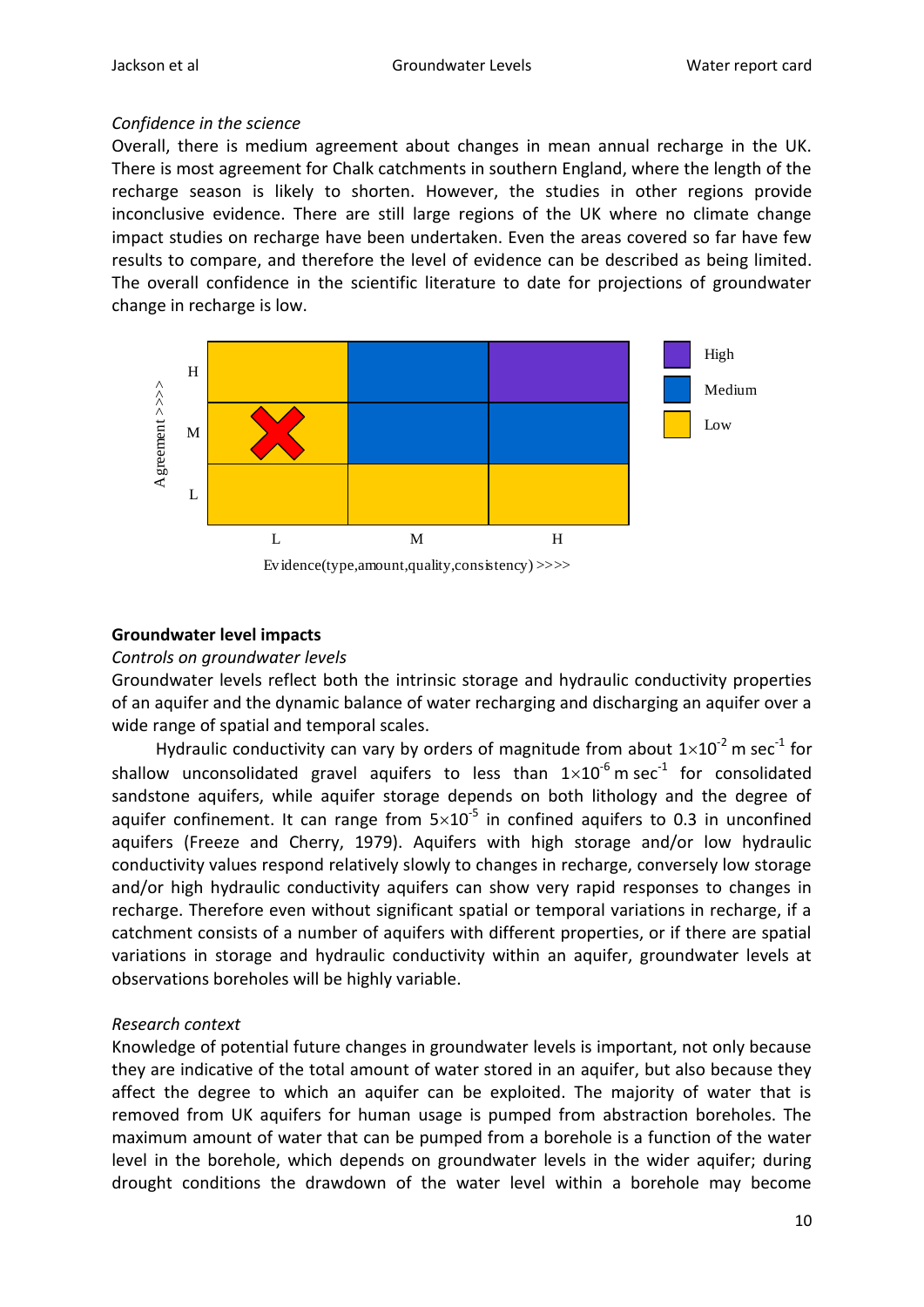excessive, requiring the pumping rate to be reduced. Within the UK the amount of water that can be operationally abstracted from a borehole under different aquifer storage conditions has been assessed using the concept of *deployable output* (Beeson, 2000; Misstear and Beeson, 2000). Deployable output (DO) describes the reliable output of a source, as constrained by aquifer properties and characteristics of the borehole, in addition to constraints imposed by, for example, the environment, licence conditions, water quality and the capacity of the pumping plant, treatment and transfer or output main. Water Companies have a duty, under the Water Act 2003, to report DO estimates for their sources, and to assess how they could potentially change under future climates, as part of the 5-year water resources management planning cycle (Environment Agency, 2011b).

Because of the control that groundwater levels have on the exploitation of the resource, much of the research assessing the impacts of climate change on UK groundwater levels has been funded by the water industry through their research organisation UKWIR. Consequently, the research has generally been applied in nature with the objective of providing practical tools and methodologies that water companies can use to undertake climate impact assessments (UKWIR 2003, 2007). Water companies have undertaken a number of studies of the potential impacts of climate change on their groundwater sources but these are all unpublished.

Potential changes in the spatial and temporal distribution of groundwater levels in the future will also affect groundwater flood risk. Groundwater flooding in the UK occurs predominantly when the water table rises above the land-surface causing groundwater to discharge to normally dry valleys. The most recent series of severe groundwater floods occurred during winter 2000-2001 across the Chalk of southern England (Hughes et al., 2011).

Changes in groundwater levels will result in related impacts on the hydrological cycle such as changes in discharge to baseflow dominated rivers or to groundwater dependent wetlands. Few studies have assessed the impact that future changes in groundwater levels will have on groundwater discharge to surface water but notable exceptions are Herrera-Pantoja et al. (2011) and Jackson et al. (2011). Changes in groundwater levels may also impact saline intrusion into coastal aquifers. Very few studies have examined this potential impact within the UK.

### *Projections of changes in groundwater levels*

Projections of changes in groundwater levels are reviewed first for the Chalk aquifer and then for the Permo-Triassic sandstone. Potential impacts of a change in sea level on groundwater levels are then discussed.

### **CHALK**

Entec (2008) used the 4R recharge model (Heathcote et al., 2004) and a MODFLOW (McDonald and Harbaugh, 1988) groundwater model to investigate groundwater levels under climate change in the Test and Itchen Chalk catchments in Hampshire. They projected a 0.3 m fall in groundwater levels by the 2020s, but used only a single medium-high emissions scenario, and therefore did not consider greenhouse gas emissions uncertainty. However, they did address the issue of potential land use change and found that by introducing a land use change scenario, the groundwater level fell by a further 0.3 m. Jackson et al. (2011) found similar sensitivities in an investigation of changes in groundwater levels across the Malborough and Berkshire Downs and south-west Chilterns. Specifically,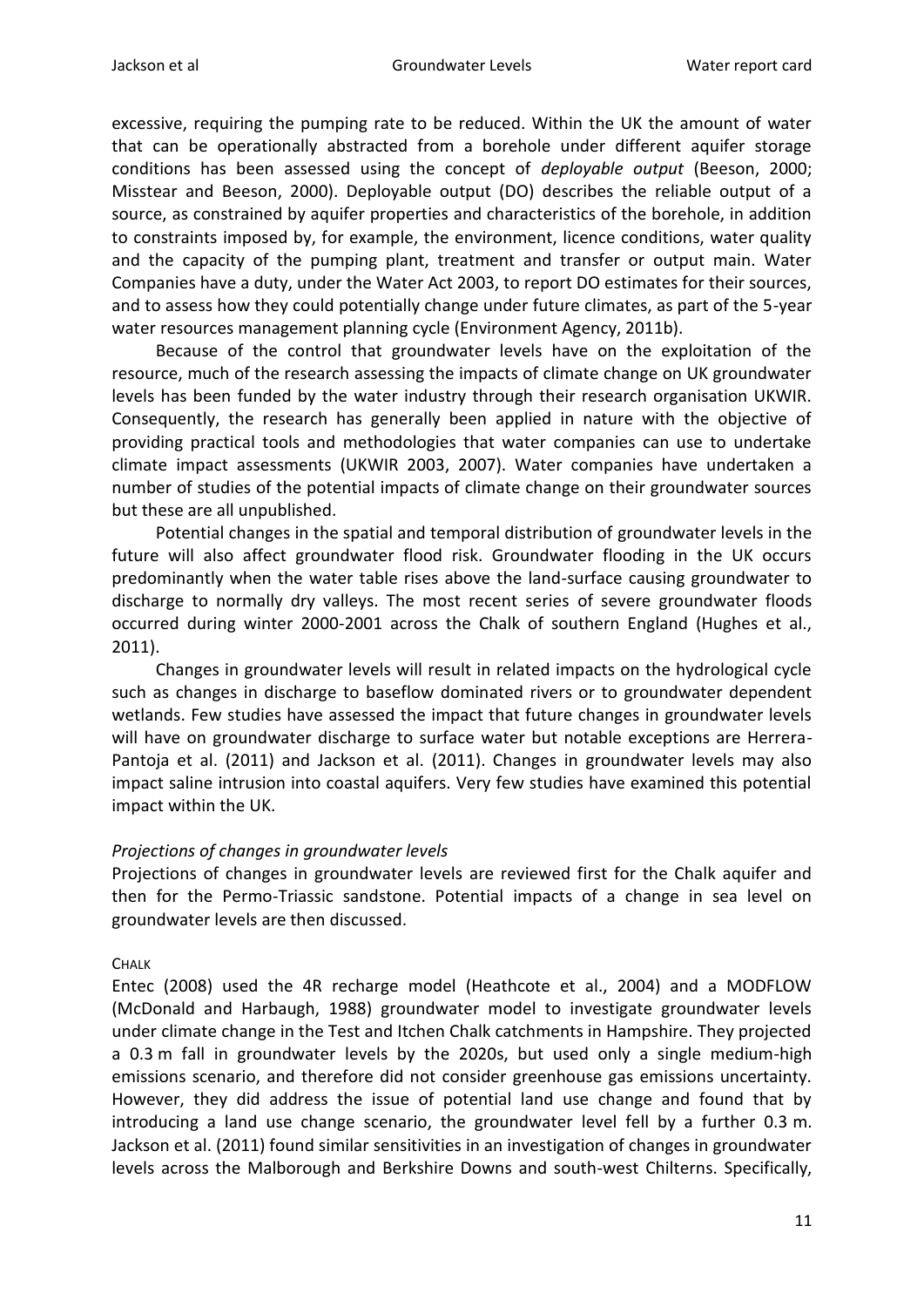they simulated future recharge rates to be lower beneath an area covered by deciduous woodland than less vegetated areas, resulting in year-round reductions in groundwater levels by the 2080s. This highlights the potential significant effect of land cover on the results of impact modelling studies.

Bloomfield et al. (2003) conducted an alternative statistical approach to simulating groundwater levels by finding a multiple linear relationship between monthly rainfall values and annual minimum groundwater levels for a Chalk groundwater catchment in Kent. The model was only able to explain about 50% of the variance in the data. Furthermore, their findings contrast with the other studies in this region and project that annual minimum groundwater levels will increase in the 2020s, followed by a reduction in the 2050s and 2080s to below the present day mean annual minimum level.

Yusoff et al. (2002) provided more evidence of the uncertainty in groundwater level projections under climate change in the Chalk. Their study of the Norfolk Chalk concluded it was not possible to tell whether groundwater levels will rise or fall by the 2020s or 2050s as it depended on the climate scenario chosen. Under a medium-low scenario they calculated that groundwater levels could fall by as much as 4.5 m by 2050 in the winter months, but conversely could rise by as much as 1.6 m in the spring months under a medium-high emissions scenario. Herrera-Pantoja et al. (2011) supported this conclusion after finding that a 25% change in annual recharge would change the groundwater level by as much as 2.7 m in the Chalk near Coltishall, Norfolk.

#### PERMO-TRIASSIC SANDSTONE

Due to higher specific yields and lower transmissivities, Permo-Triassic sandstones are considered to be less susceptible to changes in groundwater level than Chalk aquifers. Cooper et al. (1995) constructed an idealized, homogeneous model of a sandstone aquifer in central England. Using this simple model, they simulated that aquifer storage could reduce by up to 12% by 2050 under the most extreme climate change scenario. Studies by Lewis et al. (2004) and Entec (2008) support this finding using transient 3D groundwater models in the same region and projected that levels could reduce by as much as 3 m and 1.2 m, respectively by 2050.

Bloomfield et al. (2003) used their statistical approach to project drought frequency in a sandstone catchment in Devon. They suggested that this region will see an increase in annual minimum groundwater levels of 4% by 2080. This contradicts the previous results, possibly because of spatial variations in changes of meteorological variables as well as the modelling method employed.

#### COASTAL AQUIFERS

As well as changes in meteorological inputs, it is estimated that the sea level could rise by between 11 and 76 cm under different emissions scenarios by 2100 (Lowe et al., 2010). This could potentially impact on groundwater levels in coastal aquifers by modifying the hydraulic gradient. Cole et al. (1994) conducted one of the first investigations into the effect of sea level rise on groundwater levels and quality by constructing a finite element model coupled to a Ghyben-Herzberg approximation (Bear and Verruijt, 1987) of saline intrusion for three coastal aquifers (Lincolnshire Chalk, Otter Valley sandstone and Brighton Chalk). At all three locations sea level rise was projected to reduce the sustainable yield of the aquifer by 1.5%. However, these results should be interpreted with caution due to the simplistic representation of saline intrusion in coastal aquifers.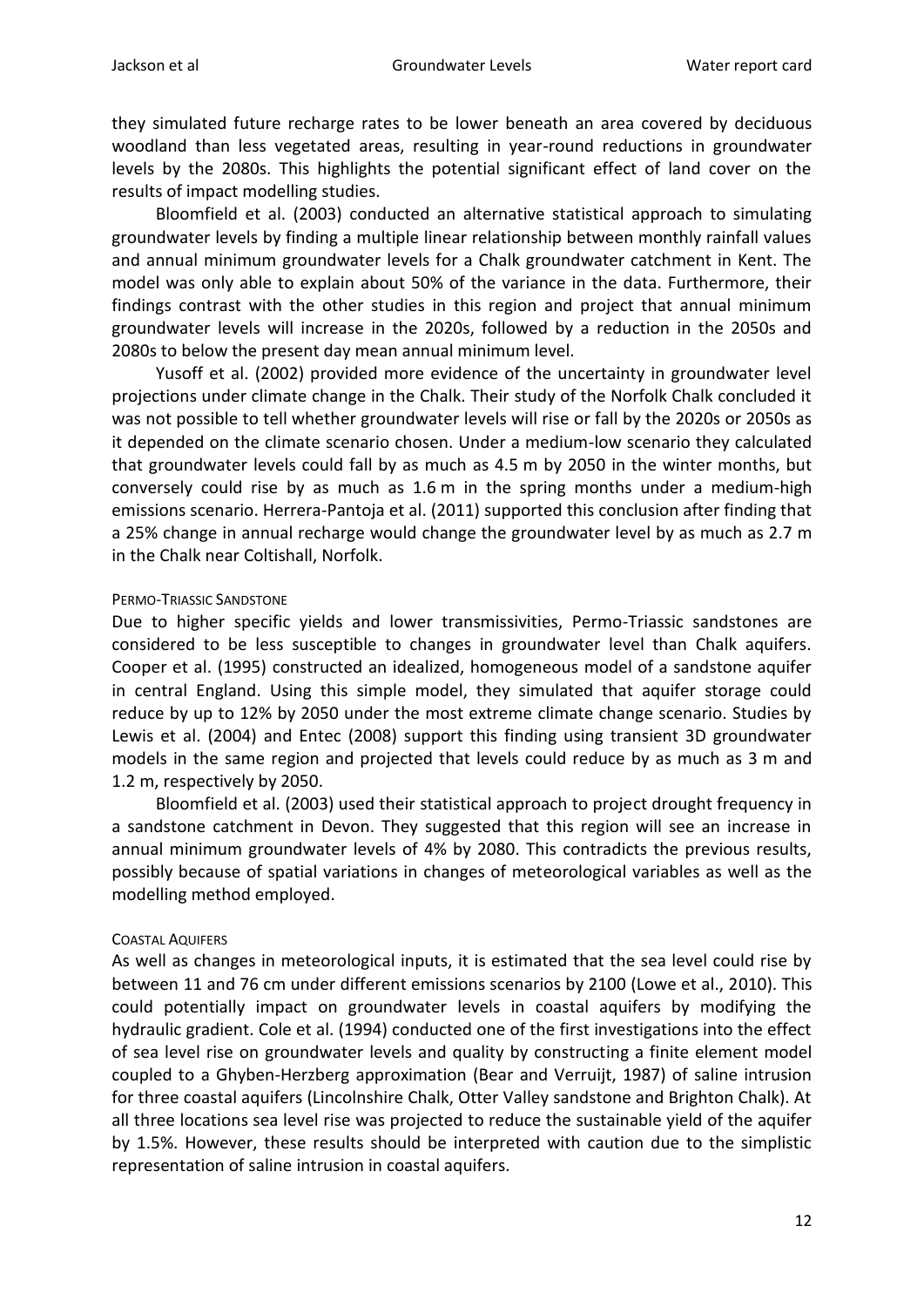Potentially more vulnerable are small shallow coastal aquifers such as the dune slacks in Ainsdale, Merseyside. Clarke and Santiwong Na Ayutthaya (2010) constructed a simple water balance model of these sand dunes to determine groundwater flow. They drove the model with the UKCIP02 medium-high scenario, downscaled using the stochastic CRU weather generator and ran the model from 2005 to 2100. By doing so, they found that sea level rise increased the groundwater level by 0.2 m at a distance of 750 m away from the coast and by 0.08 m one kilometre from the coast. However, the model results were heavily dependent on the stochastic sequencing of the rainfall data generated by the CRU weather generator. More specifically, by generating 500 random sequences of rainfall, the 90% confidence bounds of groundwater level change were between a 0.5 m and 3 m reduction, highlighting another potential source of uncertainty associated with the downscaling of GCM data.

Even without sea level rise, shallow coastal aquifers are still potentially at risk from climate change. Malcolm and Soulsby (2000) investigated the impact of climate change on a groundwater fed wetland coastal dune system in St. Fergus, north-east Scotland. Here, isostatic rebound essentially cancels out any sea level rise projected to occur by 2100. They derived change factors from a number of sources to generate ten climate change scenarios. Although they did not report on groundwater levels, their results implied that changes in meteorological variables alone will have negligible effect on flood frequency of the wetlands.

### *Confidence in the science*

Whilst there is some agreement as to how groundwater levels will change in the future, there are significant differences in current projections due to uncertainty in greenhouse gas emissions scenarios, land use change, vegetation evolution, climate models and downscaling techniques (Yusoff et al., 2002; Herrera-Pantoja et al., 2011; Jackson et al., 2011). An insufficient number of studies have been undertaken. Of those that have been reported few have investigated the effect of multiple sources of uncertainty on the resulting projections. There is low agreement about how groundwater levels will change across the UK, and limited evidence to validate the projections that have been made to date. The overall confidence in the scientific literature for projections of change in groundwater levels is low.



#### **Gaps in the research**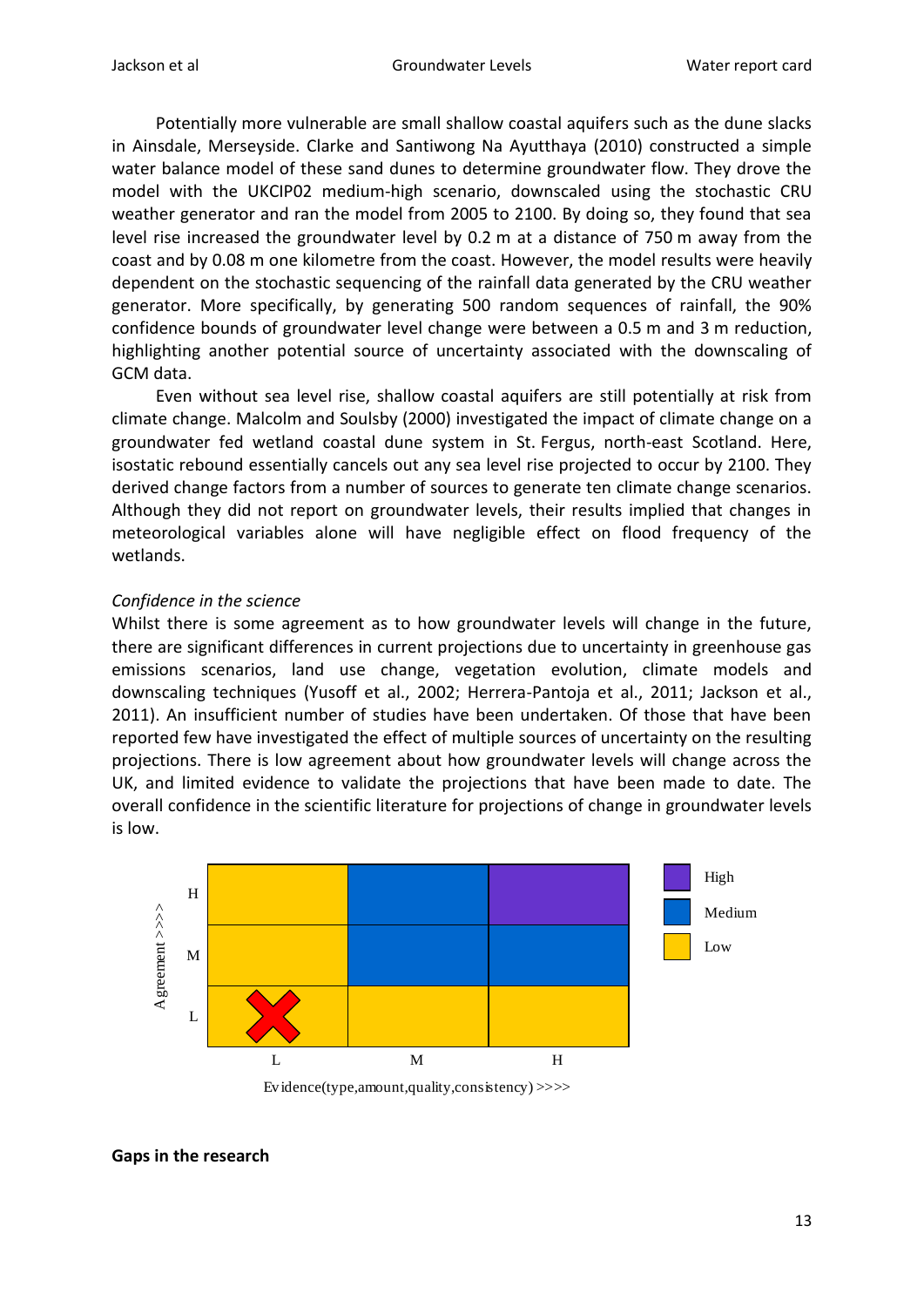The evidence for the impacts of climate change on UK groundwater recharge, resources and levels is limited. The number of studies that have been undertaken is small and different approaches have been adopted to quantify impacts. Furthermore, these studies have generally been focussed on relatively small regions and reported local findings. Consequently, it is difficult to compare between different locations and hard to identify appropriate adaptation responses.

There is a clear need to undertake more research, particularly at the national scale, which adopt consistent approaches, explore the full range of uncertainties and are spatially coherent. This conclusion is supported by the recent comprehensive review of the science relating to the impacts of climate change on groundwater undertaken by Green et al. (In press).

Uncertainty is large in climate change impact modelling. Past groundwater studies have addressed particular sources of uncertainty but none have undertaken a comprehensive assessment of the full range of uncertainty. This is discussed by Holman et al. (2011) who propose best practice guidance for quantifying future changes in groundwater. They propose the following:

- i. Use climate projections from multiple climate models.
- ii. Use multiple greenhouse gas emissions scenarios.
- iii. Consider the implications of the choice of climate downscaling methodology.
- iv. Assess model structural error and model parameter uncertainty.
- v. Consider the limitations of models in representing changes in plant response to climate change.
- vi. Evaluate model performance across a wide range of historic groundwater levels and climate conditions.
- vii. Consider socio-economic change, in particular its effect of land-use change and water demand.
- viii. Consider potential adaptation measures in response to changes in water resource states.

Aquifers are large stores of water, and with careful management provide the potential to ameliorate the impacts of potentially more severe droughts on both surface water and groundwater supply. The role of aquifers as buffers to impacts needs to be explored through the wider use of regional groundwater models. Many more hydrological models have been used than groundwater models in impact studies but these do not adequately represent delays in the transfer of water from the soil, through both the unsaturated zone and saturated zone, to surface waters and abstraction boreholes.

Estimates of future regional resources need to be linked to the security of groundwater supply. This requires linkages to be made between observations of groundwater level at observation boreholes and the performance, or yield, of an abstraction borehole. This needs to considered within a holistic framework that considers the conjunctive use of both surface water and groundwater resources.

Further research is required not only assess changes in water resources but also to assess potential changes in hazards such as groundwater flooding, or soil moisture controlled land-slides (Collison et al., 2000). This will require improved understanding of changes in climate variability, groundwater flow processes and catchment responses.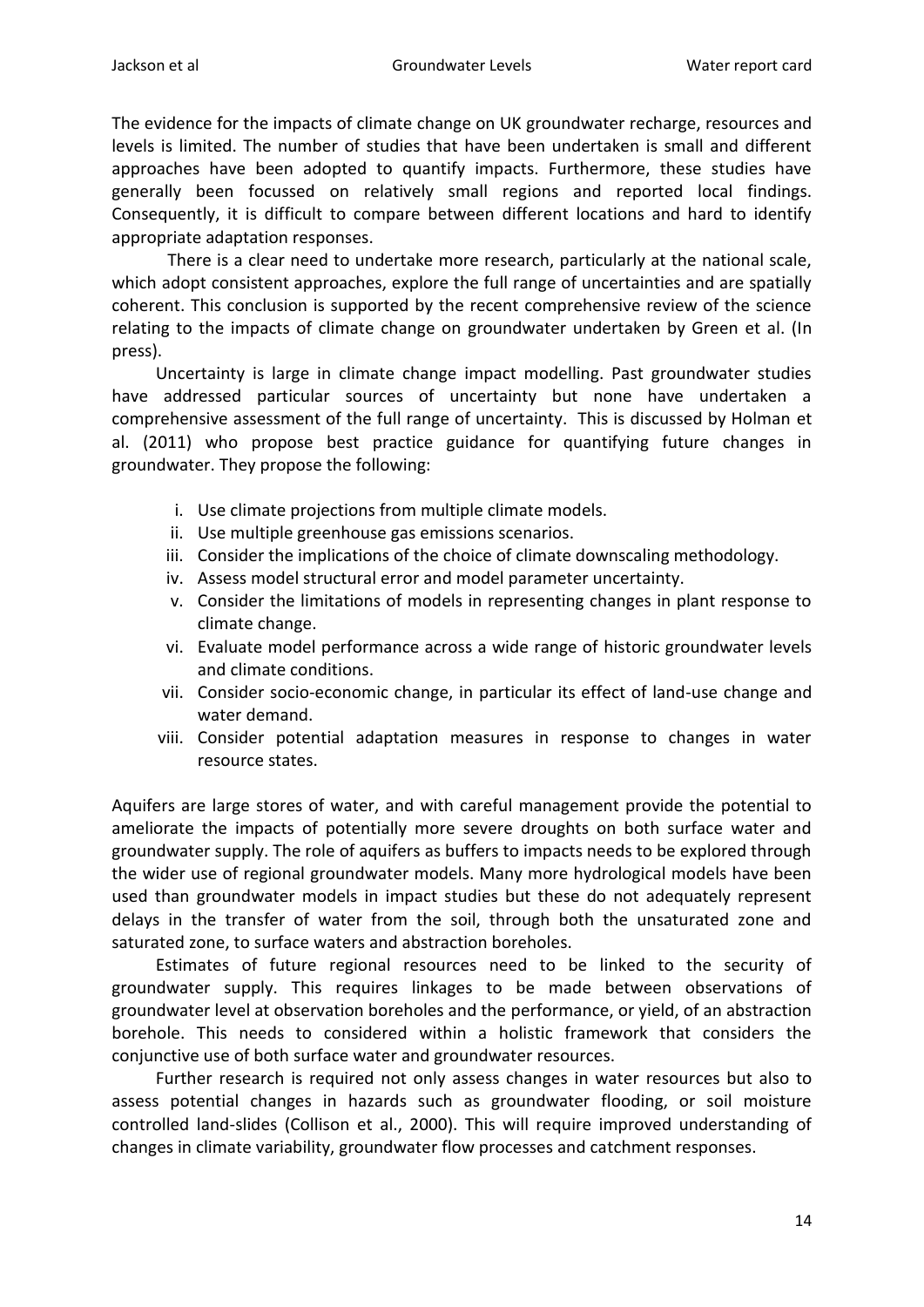# **Current research**

A number of studies investigating the effects of climate change on the UK's groundwater resources are currently ongoing.

The Future Flows and Groundwater Levels project aims to produce a unified nationalscale assessment of the effects of climate change on both river flows and groundwater levels across Great Britain using the climate projections from UKCP09 (Murphy et al., 2009). This project has been funded by the Environment Agency, Defra, UKWIR, the Centre for Ecology and Hydrology (CEH), the British Geological Survey (BGS) and Wallingford HydroSolutions (WHS). BGS has applied climate projections to (i) lumped catchment groundwater models of groundwater level time-series at 24 observation boreholes across Britain in the different major aquifers, and (ii) a regional groundwater model of the Chalk of the Marlborough and Berkshire Downs and south-west Chilterns. Projections for changes in groundwater level have been generated based on (i) an 11-member ensemble of transient (1951-2099) climate projection form the Met Office HadRM3 regional climate model and (ii) the UKCP09 ensemble of 10,000 climate change factors for three greenhouse gas emissions scenario and 30-year time slice combinations:

- i. 2050s under a medium (A1B) emissions scenario
- ii. 2080s under a medium (A1B) emissions scenario
- iii. 2050s under a high (A1FI) emissions scenario

The projections for groundwater will be made available through the project web site during April 2012.

The NERC Changing Water Cycle research programme (www.nerc.ac.uk/research/ programmes/cwc) is currently funding one project that is specifically examining changes in groundwater resources under future climate. This project entitled "Hydrological extremes and feedbacks in the changing water cycle (HydEF)" is a collaboration between Imperial College, the University of Reading and the British Geological Survey and is focusing on possible changes in groundwater extreme events: droughts and floods. One of the objectives of the project is to deliver new methods of representing climate extremes and non-stationarity in hydrological models. This involves the identification of hydrologicallyrelevant climate indices that can be used to improve climate model-to-catchment downscaling techniques for the simulation of extremes. The project is focusing on the Carboniferous limestone and Permo-Triassic sandstone aquifer of the Eden Valley, Cumbria, the Cotswolds Jurassic limestone aquifer and the Chalk of the Thames catchment. A specific objective of the project is to incorporate a representation of groundwater within the JULES land-surface model (Best et al., 2011), to facilitate the simulation of potential feedbacks between groundwater and the climate.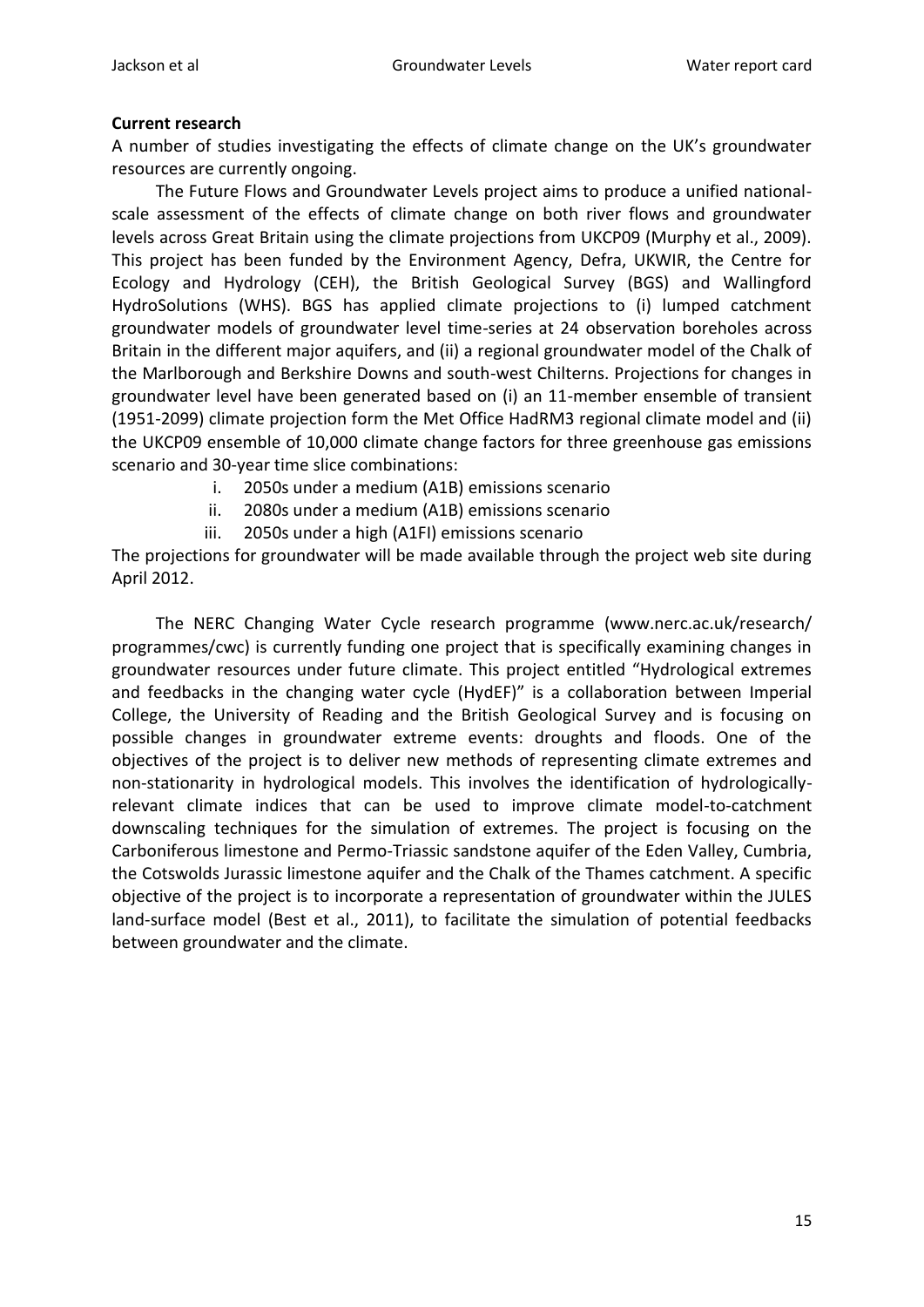

**Figure 1 Location of published UK groundwater and climate change impact studies (Numbers refer to Table 1)**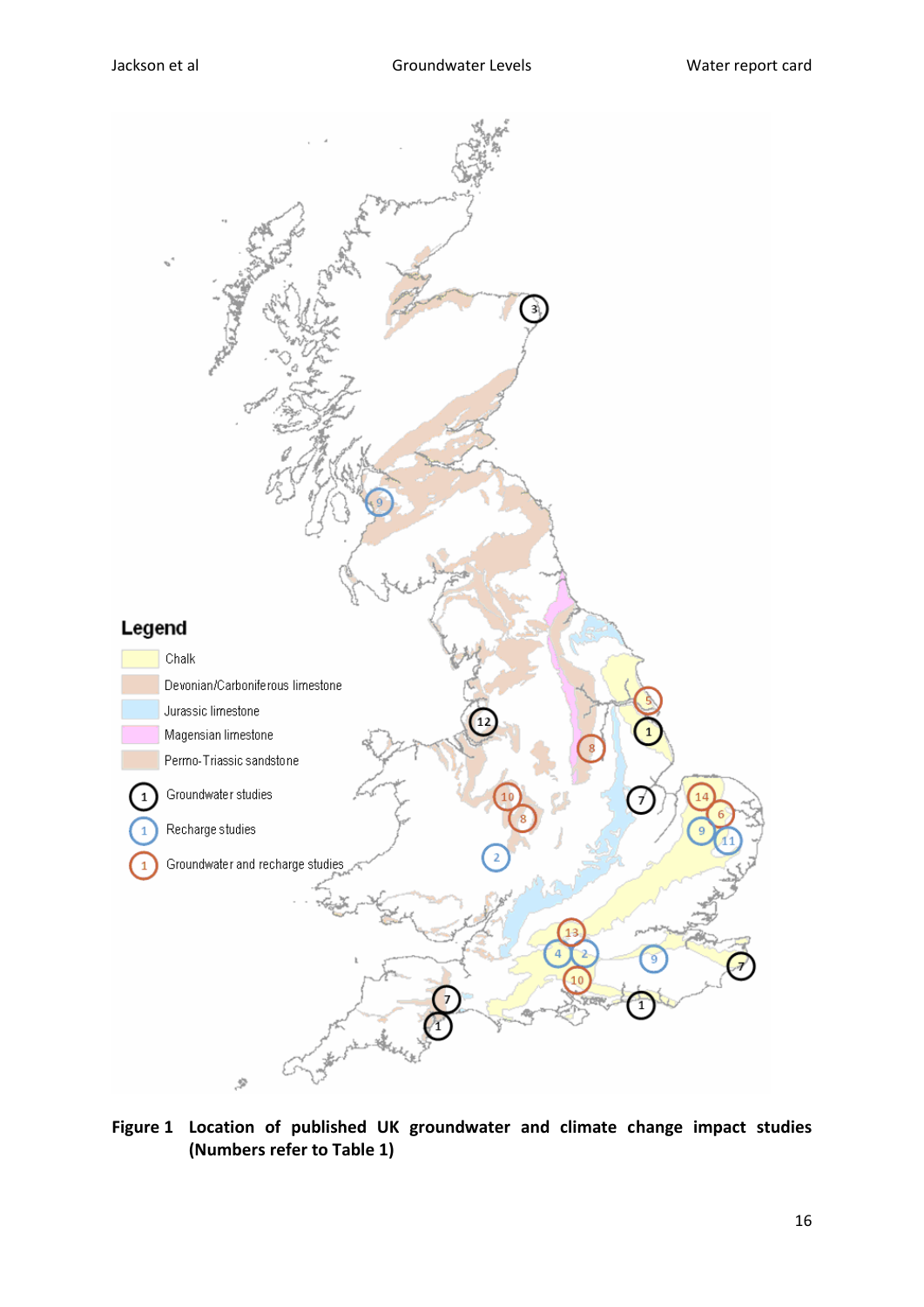# **Table 1 Summary of published UK groundwater and climate change impact studies**

| No.            | Paper                         | Region                                                    | Aquifer               | Emission<br><b>Scenarios</b>            | Projections                                                                                                                                                                                                                                                                                                                                                                                                         |
|----------------|-------------------------------|-----------------------------------------------------------|-----------------------|-----------------------------------------|---------------------------------------------------------------------------------------------------------------------------------------------------------------------------------------------------------------------------------------------------------------------------------------------------------------------------------------------------------------------------------------------------------------------|
| $\mathbf{1}$   | Cole et al. (1994)            | 1.South-east (Brighton)<br>2.South-west<br>(Otter Valley) | Chalk<br>PT Sandstone | 0.6 m sea level<br>rise                 | For all aquifers a shift in mean sea level will have a minimal effect with only a 1.5%<br>reduction in sustainable yields.                                                                                                                                                                                                                                                                                          |
|                |                               | 3. North-east<br>(Grimsby)                                | Chalk                 |                                         |                                                                                                                                                                                                                                                                                                                                                                                                                     |
| $\overline{2}$ | Cooper et al.<br>(1995)       | 1.South (R. Lambourn)<br>2. West Midlands (R.<br>Teme)    | Chalk<br>PT Sandstone | <b>CCIRG (1991)</b><br>1.Low<br>2.High  | Groundwater recharge will reduce by the mid 21 <sup>st</sup> century by between 2% (low<br>scenario) and 21% (high scenario).<br>Under a low emission scenario, recharge will increase by 2% by 2050. Under a high<br>scenario, recharge will decrease by 13% in the same time frame.                                                                                                                               |
| 3              | Malcolm and<br>Soulsby (2000) | <b>East Scotland</b><br>(St. Fergus)                      | Coastal sand dunes    | 10 scenarios from<br>various sources    | Climate change will have no negligible effect on flood frequency of groundwater fed<br>wetlands.                                                                                                                                                                                                                                                                                                                    |
| 4              | Limbrick et al.<br>(2000)     | South<br>(R. Kennet)                                      | Chalk                 | HadCM1 and<br>HadCM2                    | Total annual SMD increases for all years and scenarios resulting in reduced recharge<br>period from 6 to 4 months.                                                                                                                                                                                                                                                                                                  |
| 5              | Younger et al.<br>(2002)      | North East<br>(Humber Estuary)                            | Chalk                 |                                         | Recharge is predicted to rise by up to 21%.                                                                                                                                                                                                                                                                                                                                                                         |
| 6              | Yusoff et al. (2002)          | Anglian (R. Ely)                                          | Chalk                 | HadCM2<br>1.Medium-high<br>2.Medium-low | Overall effect of climate change on recharge and groundwater levels is uncertain and<br>dependent on climate change scenario. Winter and spring recharge will rise in the early<br>$21st$ century, but then fall by 2050. Under the medium-low scenario groundwater<br>levels could fall by 4.5m by 2050 in the winter months, but may rise by 1.6m in the<br>spring months under a medium-high emissions scenario. |
| $\overline{7}$ | Bloomfield et al.<br>(2003)   | 1.South-west (Exeter)                                     | PT Sandstone          | UKCIP98<br>1.Medium-high                | Annual minimum groundwater levels increase by 4% by 2080 resulting in reduced<br>drought frequency.                                                                                                                                                                                                                                                                                                                 |
|                |                               | 2.Anglian (Lincolnshire)                                  | Jurassic Limestone    |                                         | Annual minimum groundwater levels increase by 12% by 2080 resulting in reduced<br>drought frequency.                                                                                                                                                                                                                                                                                                                |
|                |                               | 3.South-east<br>(Kent)                                    | Chalk                 |                                         | In the early 21 <sup>st</sup> century drought frequency will reduce. From 2050 to 2080 annual<br>minimum groundwater levels will fall resulting in increased drought frequency.                                                                                                                                                                                                                                     |
| 8              | Lewis et al.(2004)            | 1.East Midlands<br>(Doncaster)                            | PT Sandstone          | UKCIP02                                 | 8% reduction in annual recharge by 2020 and 15-20% reduction by 2050. Groundwater<br>levels will fall by 0.5-1.5m by 2020 and 2-3m by 2050.                                                                                                                                                                                                                                                                         |
|                |                               | 2. West Midlands<br>(Kidderminster-Worfe)                 | PT Sandstone          |                                         |                                                                                                                                                                                                                                                                                                                                                                                                                     |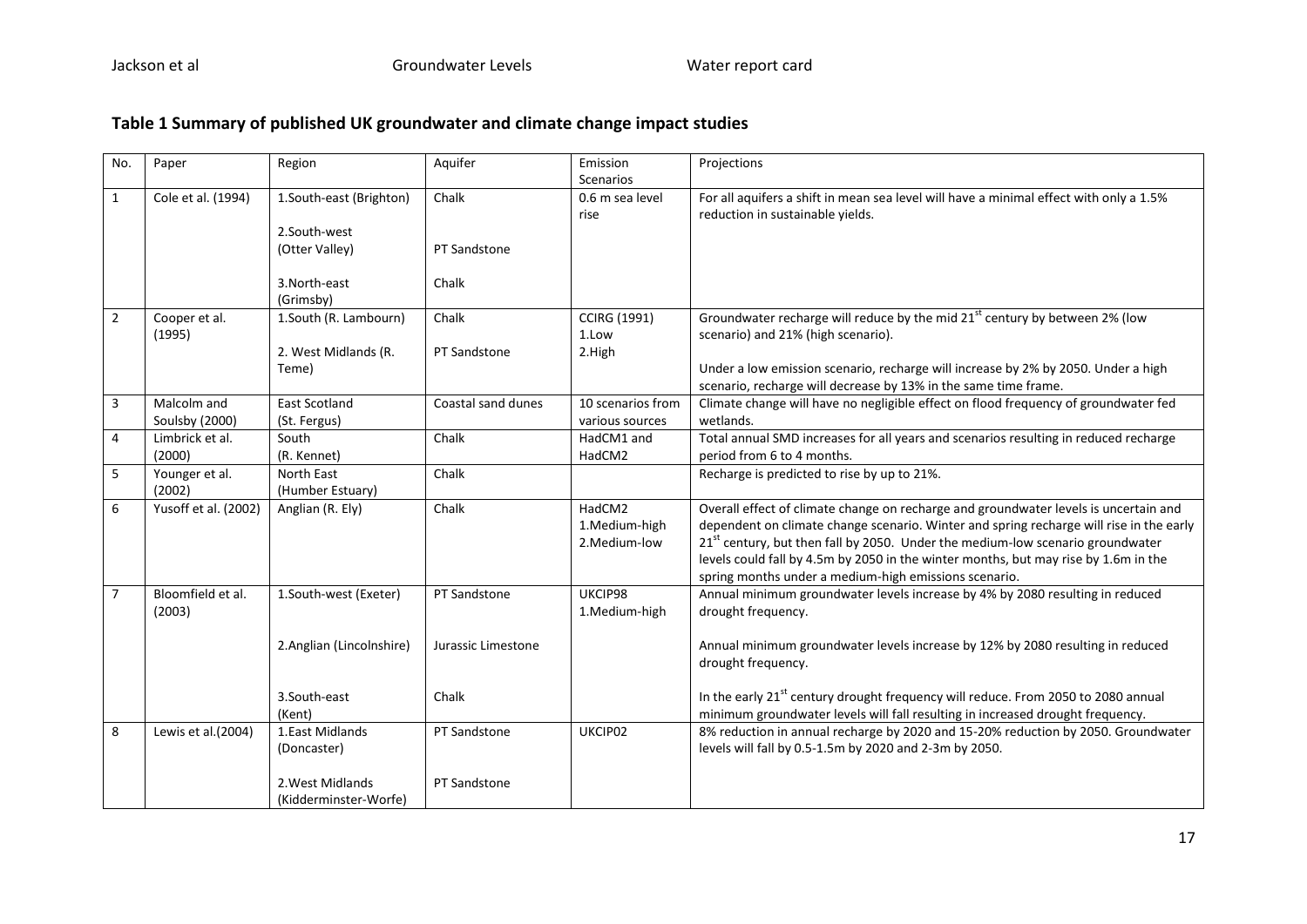| 9  | Herrera-Pantoja<br>and Hiscock<br>(2008)       | 1.South (Gatwick)                                                     | Chalk              | HadCM3 + CRU<br>1.High           | Reduced recharge throughout the year (50% reduction in summer and 38% reduction<br>in winter by 2080).                                                                                                                                 |
|----|------------------------------------------------|-----------------------------------------------------------------------|--------------------|----------------------------------|----------------------------------------------------------------------------------------------------------------------------------------------------------------------------------------------------------------------------------------|
|    |                                                | 2.Anglian (Coltishall)                                                | Chalk              |                                  | Increased recharge in the 2020s throughout the year, but then steadily declines to<br>minimum in 2080s with total annual recharge reduction of 20%.                                                                                    |
|    |                                                | 3. West Scotland<br>(Paisley)                                         | D/C Limestone      |                                  | Overall annual reductions in recharge of 10.4%, 10.7% and 7.5% for 2020s, 2050s and<br>2080s respectively. Increase in winter recharge projected for 2080s.                                                                            |
| 10 | Entec (2008)                                   | 1.South (R. Test/R.<br>Itchen)                                        | Chalk              | UKCIP02<br>1.Medium-high         | Annual reduction in recharge of 6% and annual reduction in mean groundwater head<br>of up to 0.6m by 2020s.                                                                                                                            |
|    |                                                | 2. West Midlands<br>(Kidderminster-Worfe)                             | PT Sandstone       |                                  | Annual reduction in recharge of 9% and annual reduction in mean groundwater head<br>of up to 1.2m by 2020s.                                                                                                                            |
| 11 | Holman et al.<br>(2009)                        | Anglian (Coltishall)                                                  | Chalk              | UKCIP02 + CRU<br>1.Low<br>2.High | 100 simulations run using the CRU stochastic generator. Soil shown to effect recharge<br>rates. Over loamy soil, median projected recharge reduction of ~30% by 2050. Over<br>sandy soil, median projected recharge reduction of ~23%. |
| 12 | Clarke and<br>Santiwong Na<br>Ayutthaya (2010) | North-west (Ainsdale)                                                 | Coastal sand dunes | 0.6m sea level<br>rise           | Sea level rise results in 0.2m rise in groundwater level 750m from coastline and 0.08m<br>rise 1km from coastline.                                                                                                                     |
|    |                                                |                                                                       |                    | UKCIP02 + CRU<br>1.Medium-high   | 500 random sequences of rainfall data generated gave 90% confidence bounds of<br>groundwater level change between a 0.5m and 3m reduction.                                                                                             |
| 13 | Jackson et al.<br>(2011)                       | South (Malborough and<br>Berkshire Downs and<br>south-west Chilterns) | Chalk              | 13 GCMs<br>1.Medium-high         | Future recharge will reduce at an 84% confidence level by 2080. 95% bounds span<br>from a 26% reduction in recharge to a 31% increase, with a mean of 4.9% reduction.                                                                  |
|    |                                                |                                                                       |                    |                                  | Groundwater level projections are sensitive to overlying vegetation. Over wooded<br>area, groundwater level projections range from a 0.64m increase in spring and a -<br>3.83m decrease in Autumn.                                     |
|    |                                                |                                                                       |                    |                                  | Over open area, groundwater level projections range from a 1.19m increase in spring<br>and a -0.52m decrease in Autumn.                                                                                                                |
| 14 | Herrera-Pantoja et<br>al. (2011)               | Anglian (Coltishall)                                                  | Chalk              | UKCIP02<br>1.High                | Recharge predicted to increase by 15% over 2020s, then decrease for the 2050s and<br>2080s. The number of wet events will decrease by 29% in the 2050s.                                                                                |
|    |                                                |                                                                       |                    |                                  | Annual mean groundwater levels will increase by 0.32m in the 2020s, by 0.05m in the<br>2050s and then decrease by 0.9m in the 2080s.                                                                                                   |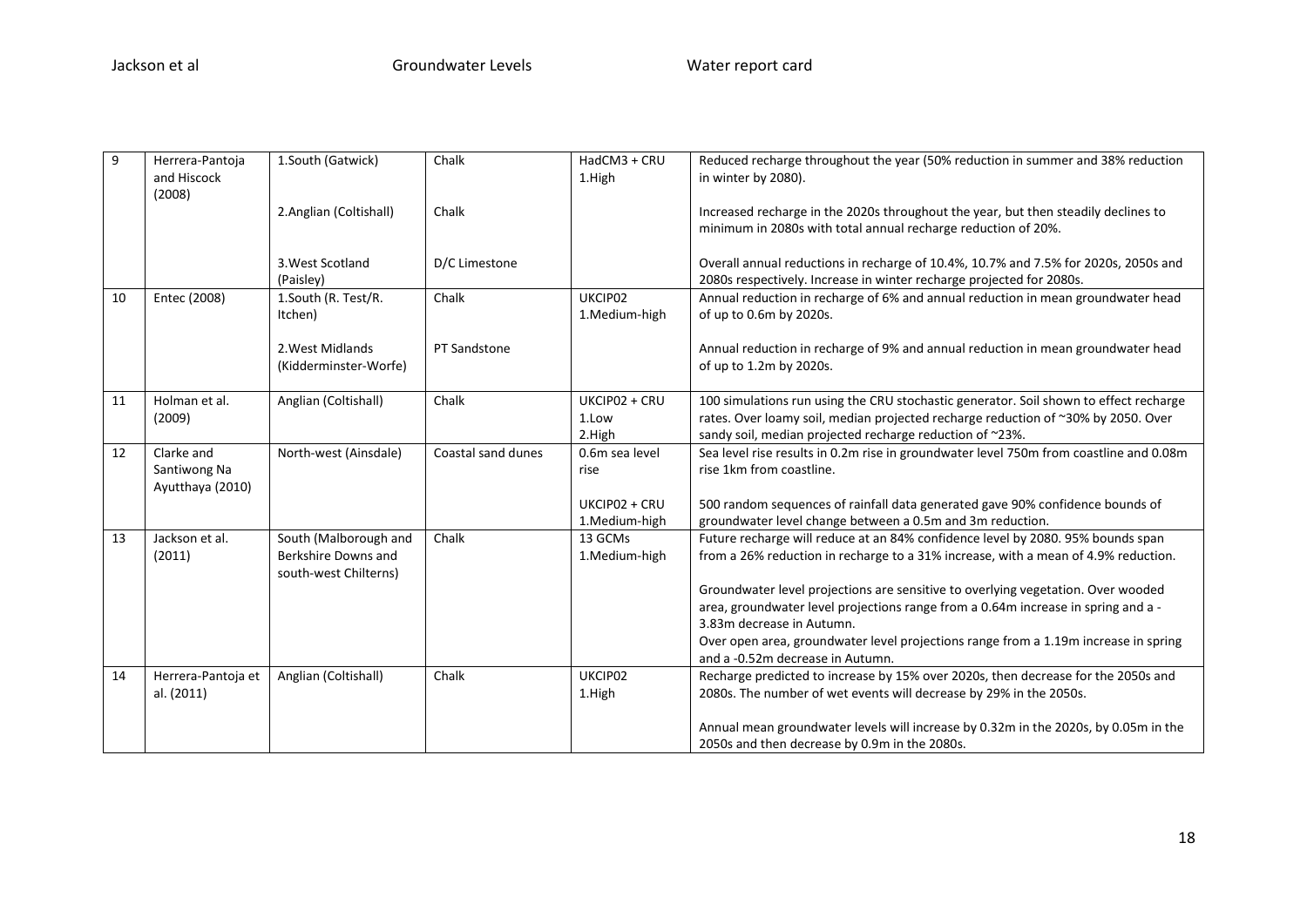# **References**

- Allen, D.J., Brewerton, L.J., Coleby, L.M., Gibb, B.R., Lewis, M.A., MacDonald, A.M., Wagstaff, S.J., and Williams, A.T. 1997. The physical properties of major aquifers in England and Wales. British Geological Survey Technical Report, WD/97/34. British Geological Survey, Keyworth, Nottingham.
- Bates, B.C., Kundzewicz, Z.W., Wu, S., Palutikof, J.P. (Eds.). 2008. Climate change and water. Technical Paper of the Intergovernmental Panel on Climate Change, IPCC Secretariat, Geneva.
- Bear, J., and Verruijt, A. 1987. Modelling groundwater flow and pollution. D. Reidel Publishing Company, Dordrecht, Holland.
- Beeson, S. 2000. The UKWIR methodology for the determination of outputs of groundwater sources: a review. Quarterly Journal of Engineering Geology and Hydrogeology 33: 227-239.
- Best, M.J., Pryor, M., Clark, D.B., Rooney, G.G., Essery, R.L.H., Menard, C.B., Edwards, J.M., Hendry, M.A., Porson, A., Gedney, N., Mercado, L.M., Sitch, S., Blyth, E., Boucher, O., Cox, P.M., Grimmond, C.S.B., and Harding, R.J. 2011. The Joint UK Land Environment Simulator (JULES), model description - Part 1: Energy and water fluxes. Geoscientific Model Development 4 no. 3: 677-699.
- Beven, K. 2011. I believe in climate change but how precautionary do we need to be in planning for the future? Hydrological Processes 25 no. 9: 1517-1520.
- Bloomfield, J.P., Gaus, I., and Sade, S.D. 2003. A method for investigating the potential impacts of climatechange scenarios on annual minimum groundwater levels. Water and Environment Journal 17, no. 2, 86-91.
- Bredehoeft, J. 2005. The conceptualization model problem--surprise. Hydrogeology Journal 13 no. 1: 37-46.
- Brouyere, S., Carabin, G., and Dassargues, A. 2004. Climate change impacts on groundwater resources: modelled deficits in a chalky aquifer, Geer basin, Belgium. Hydrogeology Journal 12 no. 2: 123-134.
- CCIRG. 1991. The potential effects of climate change in the United Kingdom. HMSO, London.
- Chen, Z.H., Grasby, S.E., and Osadetz, K.G. 2002. Predicting average annual groundwater levels from climatic variables: an empirical model. Journal of Hydrology 260 no. 1-4: 102-117.
- Clarke, D., and Sanitwong Na Ayutthaya, S. 2010. Predicted effects of climate change, vegetation and tree cover on dune slack habitats at Ainsdale on the Sefton Coast, UK. Journal of Coastal Conservation 14 no. 2: 115-125.
- Cole, J.A., Oakes, D.B., Slade, S., and Clark, K.J. 1994. Potential impacts of climatic-change and of sea-level rise on the yields of aquifer, river and reservoir sources. Journal of the Institution of Water and Environmental Management 8 no. 6: 591-606.
- Collison, A., Wade, S., Griffiths, J., and Dehn, M. 2000. Modelling the impact of predicted climate change on landslide frequency and magnitude in SE England. Engineering Geology 55 no. 3: 205-218.
- Cooper, D.M., Wilkinson, W.B., and Arnell, N.W. 1995. The effects of climate changes on aquifer storage and river baseflow. Hydrological Sciences Journal-Journal Des Sciences Hydrologiques 40 no. 5: 615-631.
- Döll, P. 2009. Vulnerability to the impact of climate change on renewable groundwater resources: a globalscale assessment. Environmental Research Letters 4 no. 3.
- Döll, P., and Fiedler, K. 2008. Global-scale modeling of groundwater recharge. Hydrology and Earth System Sciences 12 no. 3: 863-885.
- Dragoni, W., and Sukhija, B.S. 2008. Climate change and groundwater: a short review. In Climate Change and Groundwater, vol. 288, ed. W. Dragoni and B. S. Sukhija, 1-12.
- Eckhardt, K., and Ulbrich, U. 2003. Potential impacts of climate change on groundwater recharge and streamflow in a central European low mountain range. Journal of Hydrology 284 no. 1-4: 244-252.
- Entec. 2008. Groundwater modelling scenarios for chalk and sandstone for 2020s and 2030s. Report for the Environment Agency, August 2008.
- Environment Agency. 2005. Underground, under threat. The state of groundwater in England and Wales. Bristol, UK.
- Environment Agency. 2008. Water resources in England and Wales current state and future pressures. Bristol, UK.
- Environment Agency. 2011a. The case for change current and future water availability. Bristol, UK.

Environment Agency. 2011b. Water resources planning guideline April 2011. Bristol, UK.

- Essink, G., van Baaren, E.S., and de Louw, P.G.B. Effects of climate change on coastal groundwater systems: A modeling study in the Netherlands. Water Resources Research 46.
- Ferguson, I.M., and Maxwell, R.M. 2010. Role of groundwater in watershed response and land surface feedbacks under climate change. Water Resources Research 46.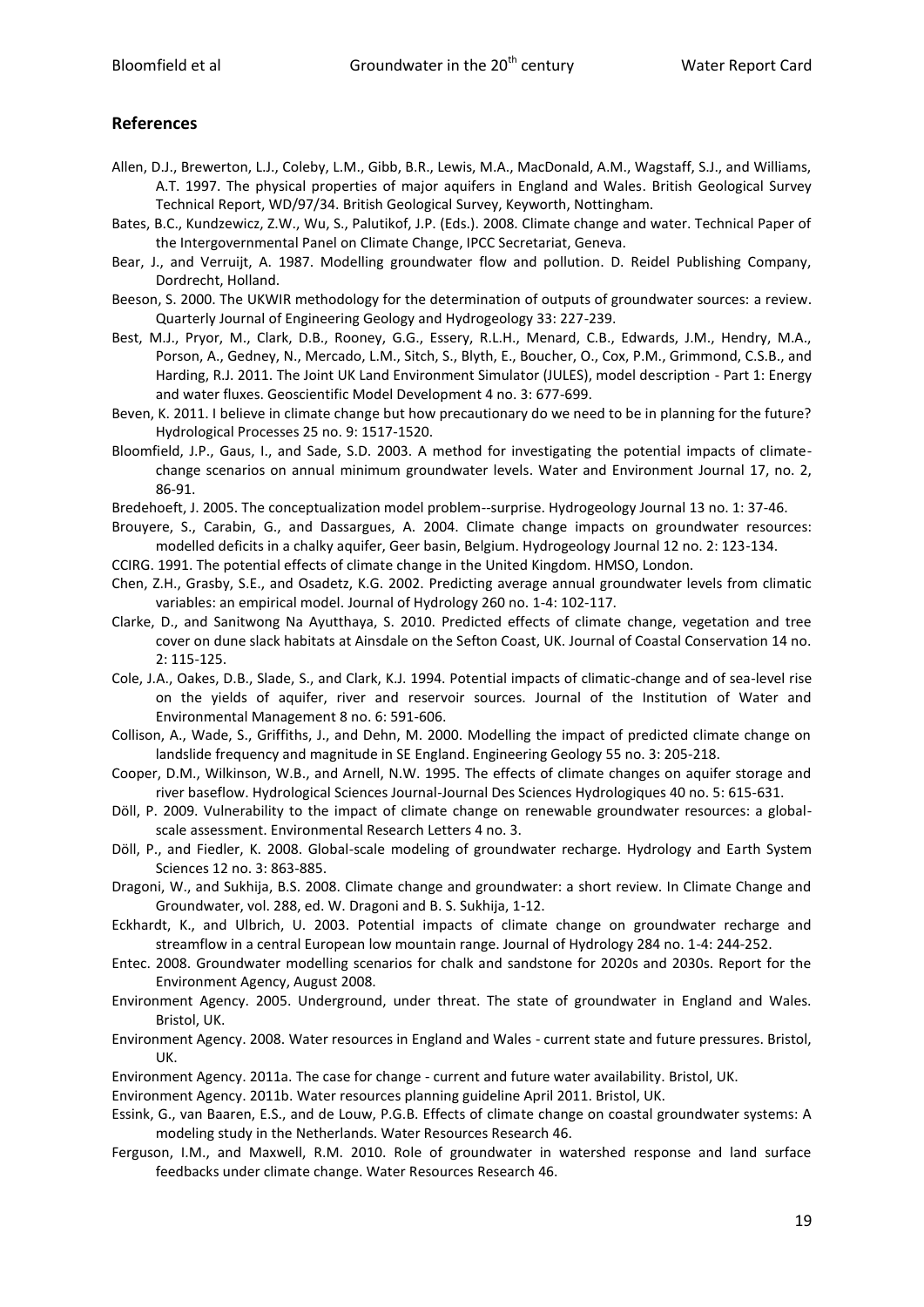Freeze R.A. and Cherry J.A. 1979. Groundwater. Prentice Hall, New Jersey, USA.

- Gordon, C., Cooper, C., Senior, C.A., Banks, H., Gregory, J.M., Johns, T.C., Mitchell, J.F.B., and Wood, R.A. 2000. The simulation of SST, sea ice extents and ocean heat transports in a version of the Hadley Centre coupled model without flux adjustments. Climate Dynamics 16 no. 2-3: 147-168.
- Green, T.R., Taniguchi, M., Kooi, H., Gurdak, J.J., Allen, D.M., Hiscock, K.M., Treidel, H., and Aureli, A. In press. Beneath the surface of global change: Impacts of climate change on groundwater. Journal of Hydrology 405 no. 3-4: 532-560.
- Grindley, J. 1967. The estimation of soil moisture deficits. Meteorological Magazine 76: 97-108.
- Heathcote, J.A., Lewis, R.T., and Soley, R.W.N. 2004. Rainfall routing to runoff and recharge for regional groundwater resource models. Quarterly Journal of Engineering Geology and Hydrogeology 37: 113- 130.
- Herrera-Pantoja, M., and Hiscock, K.M. 2008. The effects of climate change on potential groundwater recharge in Great Britain. Hydrological Processes 22: 73-86.
- Herrera-Pantoja, M., Hiscock, K.M., and Boar, R.R. 2011. The potential impact of climate change on groundwater-fed wetlands in eastern England. Ecohydrology: n/a-n/a.
- Holman, I.P. 2006. Climate change impacts on groundwater recharge-uncertainty, shortcomings, and the way forward? Hydrogeology Journal 14 no. 5: 637-647.
- Holman, I.P., Allen, D.M., Cuthbert, M.O., and Goderniaux, P. 2012. Towards best practice for assessing the impacts of climate change on groundwater. Hydrogeology Journal 20 no. 1: 1-4.
- Holman, I.P., Tascone, D., and Hess, T.M. 2009. A comparison of stochastic and deterministic downscaling methods for modelling potential groundwater recharge under climate change in East Anglia, UK: implications for groundwater resource management. Hydrogeology Journal 17 no. 7: 1629-1641.
- Hughes, A.G., Vounaki, T., Peach, D.W., Ireson, A.M., Jackson, C.R., Butler, A.P., Bloomfield, J.P., Finch, J., and Wheater, H.S. 2011. Flood risk from groundwater: examples from a Chalk catchment in southern England. Journal of Flood Risk Management 4 no. 3: 143-155.
- Hulme, M., Jenkins, G.J., Lu, X., Turnpenny, J.R., Mitchell, T.D., Jones, R.G., Lowe, J., Murphy, J.M., Hassell, D., Boorman, P., McDonald, R., and Hill, S. 2002. Climate Change Scenarios for the United Kingdom: The UKCIP02 Scientific Report, Tyndall Centre for Climate Change Research, School of Environmental Sciences, University of East Anglia, Norwich, UK. 120pp.
- IPCC. 2000. Special Report on Emissions Scenarios, Cambridge, United Kingdom.
- IPCC. 2007. Climate Change 2007: The Physical Science Basis. Contribution of Working Group I to the Fourth Assessment Report of the Intergovernmental Panel on Climate Change [Solomon, S., Qin, D., Manning, M., Chen, Z., Marquis, M., Averyt, K.B., Tignor, M., and Miller, H.L. (eds.)]. Cambridge University Press, Cambridge, United Kingdom and New York, NY, USA, 996 pp.
- Ireson, A.M., and Butler, A.P. 2011. Controls on preferential recharge to Chalk aquifers. Journal of Hydrology 398 no. 1-2: 109-123.
- Ireson, A.M., Wheater, H.S., Butler, A.P., Mathias, S.A., Finch, J., and Cooper, J.D. 2006. Hydrological processes in the Chalk unsaturated zone - Insights from an intensive field monitoring programme. Journal of Hydrology 330 no. 1-2: 29-43.
- Jackson, C.R., Cheetham, M, and Guha, P. 2006. Groundwater and climate change research scoping study. British Geological Survey Internal Report IR/06/033. Keyworth, UK.
- Jackson, C.R., Meister, R., and Prudhomme, C. 2011. Modelling the effects of climate change and its uncertainty on UK Chalk groundwater resources from an ensemble of global climate model projections. Journal of Hydrology 399 no. 1-2: 12-28.
- Lewis, M.A., Jones, H.K., Macdonald, D.M.J., Price, M., Barker, J.A., Shearer, T.R., Wesselink, A.J., and Evans, D.J. 1993. Groundwater storage in British aquifers: Chalk. National Rivers Authority R&D Note 128.
- Lewis, T., Quinn, S.A., and Hudson, M. 2004. Potential effects of climate change on water resources in UK sandstone aquifers. In European Geosciences Union 1st General Assembly, vol. 6. Nice, France.
- Li, H.B., Sheffield, J., and Wood, E.F. 2010. Bias correction of monthly precipitation and temperature fields from Intergovernmental Panel on Climate Change AR4 models using equidistant quantile matching. Journal of Geophysical Research-Atmospheres 115.
- Limbrick, K.J., Whitehead, P.G., Butterfield, D., and Reynard, N. 2000. Assessing the potential impacts of various climate change scenarios on the hydrological regime of the River Kennet at Theale, Berkshire, south-central England, UK: an application and evaluation of the new semi-distributed model, INCA. Science of the Total Environment 251: 539-555.